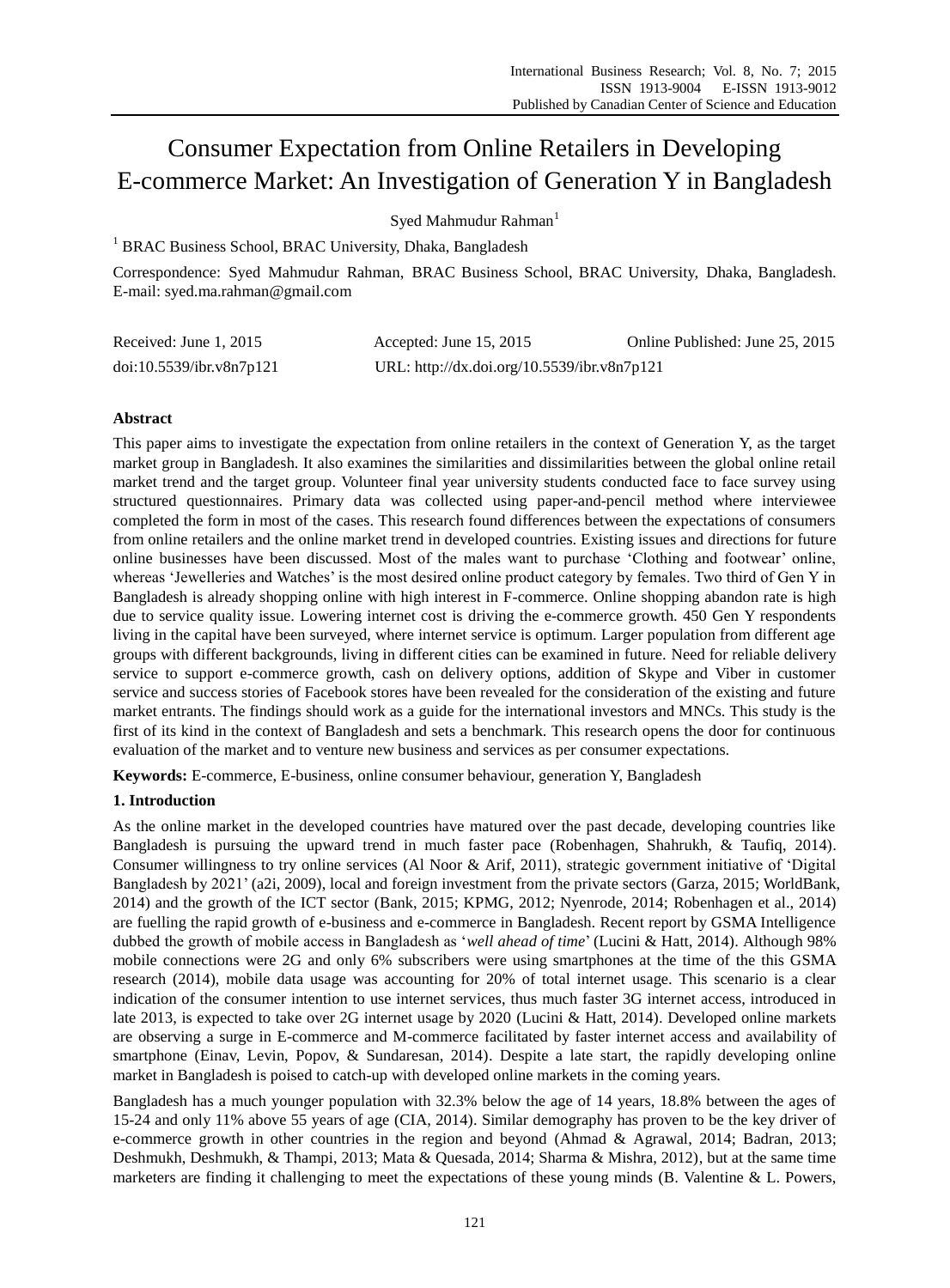2013; Lazarevic, 2012). Although few researchers have started to examine the state of e-commerce in Bangladesh over the past few years, there is a gap in market research to learn the expectations of the consumers from online retailers. This study aims to be the first of its kind investigating the current online purchase behaviour of Generation Y in Bangladesh with the intention to receive future directions from the demography. In the short to medium term the outcome of this research should pave the ways of new entrepreneurships and the application should help existing online businesses operating in Bangladesh to realign their strategy with consumer demand. In the long-term the effort of online retailers will create a much desired online purchasing experience for the next generation of buyers which will be the key to achieve a sustainable growth.

This article starts with the detailed research statement and a review of current literatures on the evolution of e-commerce in Bangladesh and Generation Y consumer behaviour. The methodology section explains the process of developing questionnaire to compare the expectations of the target group with the global online retail trend. This section also describes the primary data collection process. The findings of the survey are presented in the following section. Lastly a detailed examination of the results followed by practical implications and further research recommendations is provided.

#### **2. Research Statement and Purpose**

E-commerce i.e. E-business, online business, internet business is not new in Bangladesh but market started to develop rapidly in recent years due to huge consumer interest. Leading local online job portal Bdjobs.com registered in 2000, popular news portal in Bengali language Prothom-alo.com is operating since 2001 and the popular English newspaper TheDailyStar.com followed the online trend in 2002 (WHOis.net, 2015). Most of these early websites were non-transactional and the opportunity to show static advertisements online as a value-added service to their existing clients was the core reason to initiate e-version. Transactional e-commerce sites started to enter online market in Bangladesh in 2004-2006 period with the launch of online marketplace CellBazaar.com, online gift delivery service UpoharBd.com etc. (WHOis.net, 2015). But the market started to develop sharply in 2011-2012 period with the help of foreign investment in Bikroy.com (Nyenrode, 2014; WHOis.net, 2015), transformation of early entrant CellBazaar.com to Ekhanei.com as a competitor of Bikroy.com and the entry of Rocket Internet to operate online businesses such as FoodPanda.com.bd for online food order and home delivery with cash on delivery option, Kaymu.com.bd as online marketplace and property website Lamudi.com.bd. While these medium to large size multinational companies were expanding their operations in Bangladesh, individual entrepreneurs started to buy and sell using the social group and brand pages in Facebook.com, which tops the web traffic chart in Bangladesh (Alexa, 2015). Starting a business on Facebook is much more convenient than opening and operating a .com or .com.bd website which requires fund. Pre-research conversation with young university students in mid-2014 found an existing and growing trend towards Facebook shopping in Bangladesh as the traditional online shops are not providing all the products that they are expecting. Research in developed online market supports this trend and found that co-creation value, social value and usage intensity influence consumer engagement with social media brand pages (De Vries & Carlson, 2014).

Market gap created by the expectations of online consumers and the offerings from the existing online retailers increase the demand for this research. The online market in Bangladesh will grow along with the current young population and firms should examine their demand and customize their offerings accordingly. As more and more international investors are coming onshore, there is a degree of chance that some will take canned decision to replicate a successful business model working in a developed online market instead of taking the advantages of co-creation (Witell, Kristensson, Gustafsson, & Löfgren, 2011). One example can be the number of online Grocery store operating delivery services in the capital city Dhaka despite the example of failure and considering the traditional grocery shopping habit in Bangladesh (Fisher & Kotha, 2014; Laan, 2015; Navis, Fisher, Raffaelli, Glynn, & Watkiss, 2012)! The purpose of this research is to find answers to the following questions and to set a benchmark for online market research:

- 1) What is the current online behaviour of Generation Y in Bangladesh?
- 2) Which product categories are expected by Gen Y on online stores in Bangladesh?
- 3) Which product categories are not so desired on online stores?
- 4) Similarities and dissimilarities with global online purchase trend.
- 5) Online shopping abandon rate and reasons behind it.

This study is concentrated on buy/sell online retail market and not evaluated on other online services such as online banking and bill payment.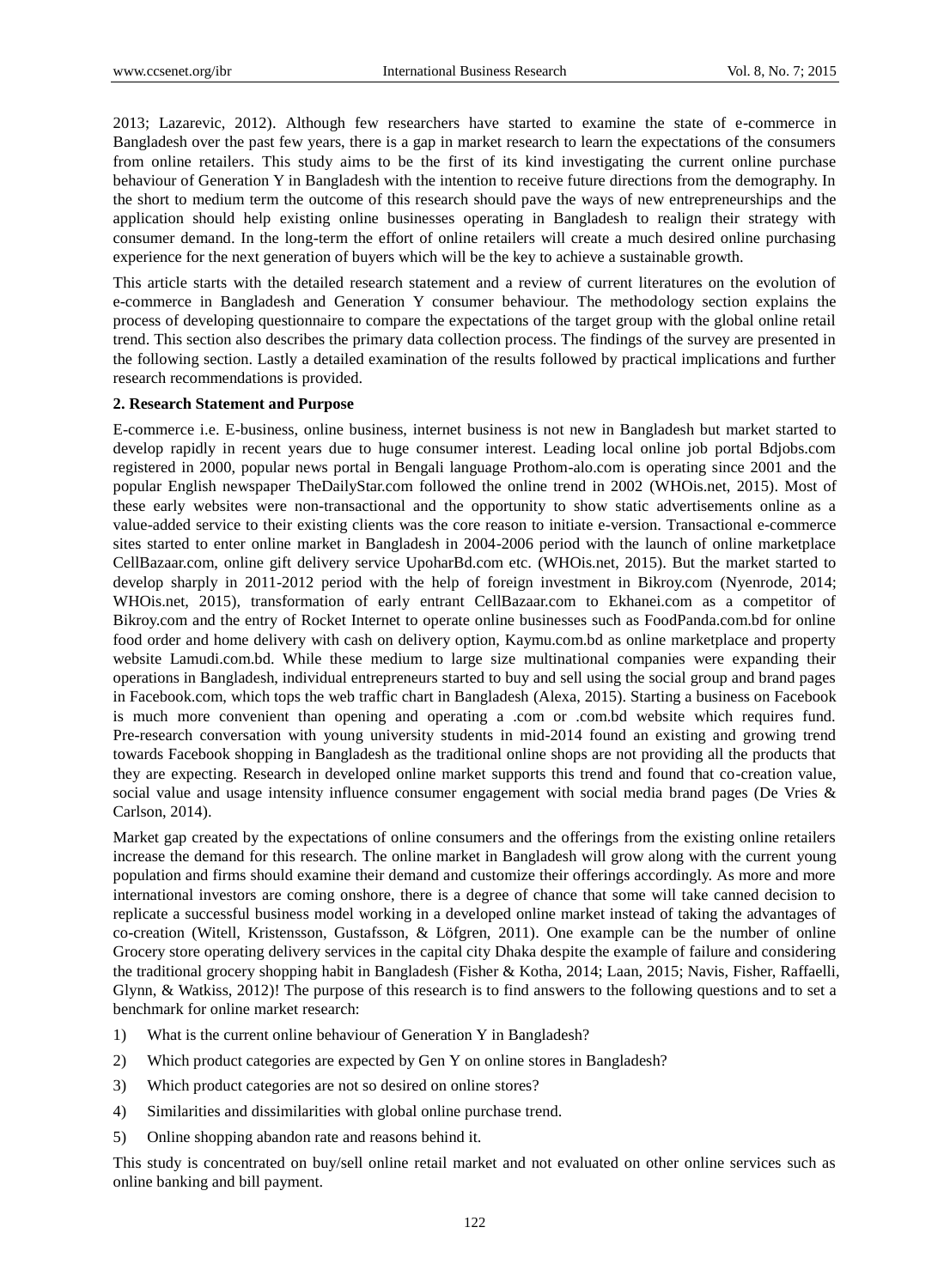# **2. Literature Review**

# *2.1 Co-Creating Products and Services: A Gen Y Trend*

Each decade Generation Y (Gen Y) (*also known as Millennial Generation, Millennials, Echo Boomers, Why Generation, Net Generation, Gen Wired, iPod Generation, We Generation, DotNet, Ne(x)t Generation, Nexters, First Globals*) (Ordun, 2015), pass a transition from one phase to another, with its common age group remaining the same, enumerated between 20-35 years (Aksoy et al., 2013). A person born between 1981 and 1995 is considered as Gen Y in this research following the settings in similar recent researches (Aksoy et al., 2013; Zhang, Carpenter, & Brosdahl, 2011). Currently, they are deemed to be the prime online consumer group (Ordun, 2015) and Bangladesh has a much younger population (CIA, 2014), therefore studying their purchase behaviour is important.

Traits of Gen Y is a highly researchable area which has been significantly attracting researchers for years, due to its rapidly evolving nature influenced by rapid globalization of information (Reynolds, Bush, & Geist, 2008). Unlike their predecessors who were taking cautious steps while recovering from damages made by wars and the great depression (Sisson & Rose, 1991), this generation started to benefit from the wealth that they inherited. They watched iPhone to revolutionize mobile technology and communication media (Wei, 2012) and experienced the journey of social media such as Facebook only to become addicted in no time (Cabral, 2011). The innovations provide them with a continual source of knowledge and entertainment, besides a new ecosystem for their social lives. They also tend to be the emblem of generation-based identity. Thus these digital troops of either students or relatively recent entrants to the workforce are expected to be technologically savvy (Aksoy et al., 2013). They went through the learning curve of social media interaction on their own accord and learnt to value others' opinions (Palfrey & Gasser, 2013). To the benefits of the businesses and marketers, Gen Y follows a participatory culture (eMarketer, 2011) and feel important when they provide feedback about the brands to co-create products and services that they use (De Vries & Carlson, 2014; Heidenreich & Handrich, 2015; Randall & Bhalla, 2014). This attribute affirms the need for this research to recognize the expectation of Gen Y to develop a much desired online market in Bangladesh.

# *2.2 IT and E-Commerce in Bangladesh: A Trending Factor*

The business of commercial transactions between and among organizations and individuals using the aid of digital technologies is commonly regarded as E-commerce (Chaffey, 2007). Initiating since 1995, e-commerce, (also called electronic commerce) has continued to receive proliferated growth rates of over 100% in a year at the early days of Amazon.com (Laudon & Traver, 2007). Till date, Amazon.com serves as one of the most prominent and successful online retail stores which has had a transformational impact on e-commerce worldwide, serving as an epitome. Their recent announcement of US \$2 billion investment in neighbouring India accentuates the opportunities or online businesses in South Asian region (Forbs, 2014).

In 2005, the overall Internet and e-commerce adoption rate was lower in South Asia than the rest of the world (Kshetri & Dholakia, 2005). However, a change in this trail took place in the past 10 years with the number of Internet users and thus, the number of people engaging in e-business of various sorts increasing at a rapid pace (Abbasi, Chandio, Soomro, & Shah, 2011). Recent McKinsey report (2014) estimates that the number of global Internet users shall be between 500-900 million by 2017 and this specifically includes some of the South Asian countries, with Bangladesh as one of the highlights. This outcome echoes previous KPMG (2012) report on the growth of IT sector in Bangladesh, especially since the year 2010 when its freelancer community contributed around US \$700 million towards exports. This has led to Bangladesh being visibly consistent in top freelance work locations on sites such as oDesk, eLance, to name a few.

The usage of mobile internet is a key contributing aspect towards the prevalence of e-commerce in Bangladesh. Following Table 1, 2 and 3 show the falling bandwidth costs in Bangladesh, cost of mobile data for major mobile operators in Bangladesh and a mobile data price comparison with countries with developed e-commerce market. Though the percentage of total Internet users in Bangladesh has been deemed to be low compared to some other countries (Khan, Hossain, Hasan, & Clement, 2012), the online population is rising due to falling cost of Internet bandwidth. In early 2015, BTCL–the governing body of Tele-communication in Bangladesh, decided to cut down bandwidth prices by further 33% in next year. Complementing that, Bangladesh has approximately 36.50 million internet users (M. Z. Islam, 2014) along with a high mobile penetration due to low costs and low calling charges.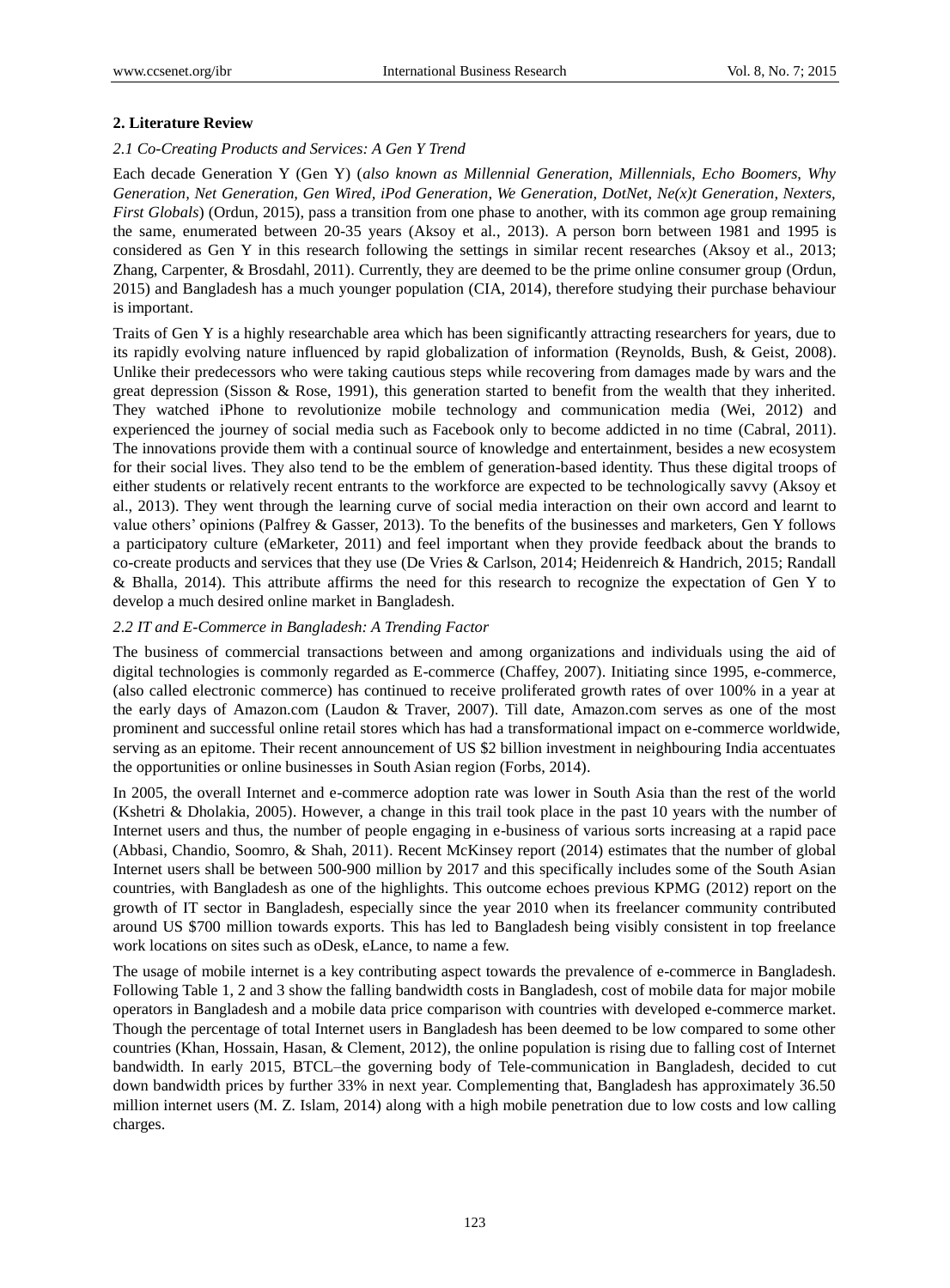| Year                       | 2006-2007                                       | 2008-2009 | 2011-2012 | 2013   | 2014   | 2015                 |
|----------------------------|-------------------------------------------------|-----------|-----------|--------|--------|----------------------|
| Per Mbps Bandwidth cost in | ৳127.000 ৳75.000 ৳28.000 b17.400 ৳12.000 ৳8.000 |           |           |        |        |                      |
| BDT(f)<br>(Note 1, 2, 3)   |                                                 |           |           | ৳4.800 | ৳2.800 | $\overline{5}$ 2.280 |

### Table 1. Cost of per Mbps bandwidth in Bangladesh

### Table 1. Rate of 1GB mobile data in Bangladesh (May 2015)

| <b>Operators</b>                   | Airtel                 | Grameenphone               | Teletalk                 | Robi                       | <b>Banglalink</b>      |
|------------------------------------|------------------------|----------------------------|--------------------------|----------------------------|------------------------|
| Internet Cost /1GB (BDT), Exc. VAT | $\frac{1}{2}$ (Note 4) | $\overline{5275}$ (Note 5) | $\frac{1}{260}$ (Note 6) | $\overline{5275}$ (Note 7) | $\frac{1}{2}$ (Note 8) |

#### Table 2. Comparison of mobile data with other countries (May 2015)

| Country                             | USA<br>UΚ              |                       | Australia         | India                                |
|-------------------------------------|------------------------|-----------------------|-------------------|--------------------------------------|
| Cost/1GB                            | GB £10 (Note 9)        | US $$10$ (Note $10$ ) | AU \$10 (Note 11) | IN $\Box$ 155 - $\Box$ 252 (Note 12) |
| Approximate in BDT $(\overline{b})$ | $\overline{5}1.188.37$ | ৳778.37               | ৳595.79           | ট189.42 - ট307.95                    |

### 2.2.1 Online Payment Process

Online payment methods, reliability of payment gateways and availability of credit card are barriers to the growth of e-commerce, especially in the developing countries such as India and Bangladesh where credit system is very much closed (Bhattacharya & Mishra, 2015). Besides the growth of Internet, Mobile Communication, which has given rise to M-commerce, is one of the rapidly growing industries in the  $21<sup>st</sup>$  century. Early day's researchers in Bangladeshi e-commerce contributed to understand the factors affecting the adoption of m-commerce in a developing market (M. A. Islam, Khan, Ramayah, & Hossain, 2011). Government and private sectors invested in the development of m-commerce in Bangladesh to help create success stories such as bKash in very short time (Chen & Rasmussen, 2014). bKash tends to be the pioneer and fastest growing mobile banking service provider in Bangladesh (Hasan & Islam, 2013) with 22% of adult population as its customer in 2013 (Chen & Rasmussen, 2014; Priyo et al., 2015). Besides bKash, a new venture named Union Digital Centres (UDC), has taken an initiative to e-government services to the rural people. This has opened new doorways to the fact that mobile banking and mobile payment shall grow to be more widespread in the nation, engaging a wider rural base (Faroqi, 2015). The growing popularity and convenience of online and mobile payment will complement the overall growth of e-commerce in Bangladesh.

### 2.2.2 Market Potential and Challenges

Regardless of the huge market potential, challenges still remain. McKinsey's (2014) report highlights the fact that globally approximately 1.1-2.8 billion people do not get the privileges of the online world due to lack of adequate mobile network coverage, and Bangladesh is a part of the statistics of the disadvantaged. Further issues such as inadequate infrastructure, lack of digital literacy, low purchasing power, are some of the conspicuous challenges in developing countries like Bangladesh. Bangladesh falls within countries with high barriers and holds an index of 28 in this category (WorldBank, 2014). Nevertheless, the market potential continues to remain promising in various aspects, including GDP growth, as the information and statistics in the aforementioned parts portray (WorldBank, 2014). Also, Bangladesh is trying to establish itself as 'Digital Bangladesh' by 2021 (a2i, 2009) and therefore, growth of the online population is mandatory to attain this objective (Faroqi, 2015).

### 2.2.3 E-Commerce Fair and E-Commerce Education

E-commerce Fair (e-commercefair.com) organized by Computer Jagat which is the pioneer ICT publication in Bangladesh has contributed to the growth of e-commerce in Bangladesh at the root level. The capital city Dhaka is the primary location of the fair and it had its  $5<sup>th</sup>$  fair in 2014. Their effort to promote e-commerce in Bangladesh to the foreign investors through their events in London, UK is a much welcome initiative. Recently the organization has started to have fair in other major cities such as Chittagong and Sylhet. This decentralization of e-commerce from capital to other cities is expected to work as a catalyst to promote growth in the sector. The organization also composed the first ever e-commerce directory of Bangladesh to enlist most local online business to date (ComJagat, 2014).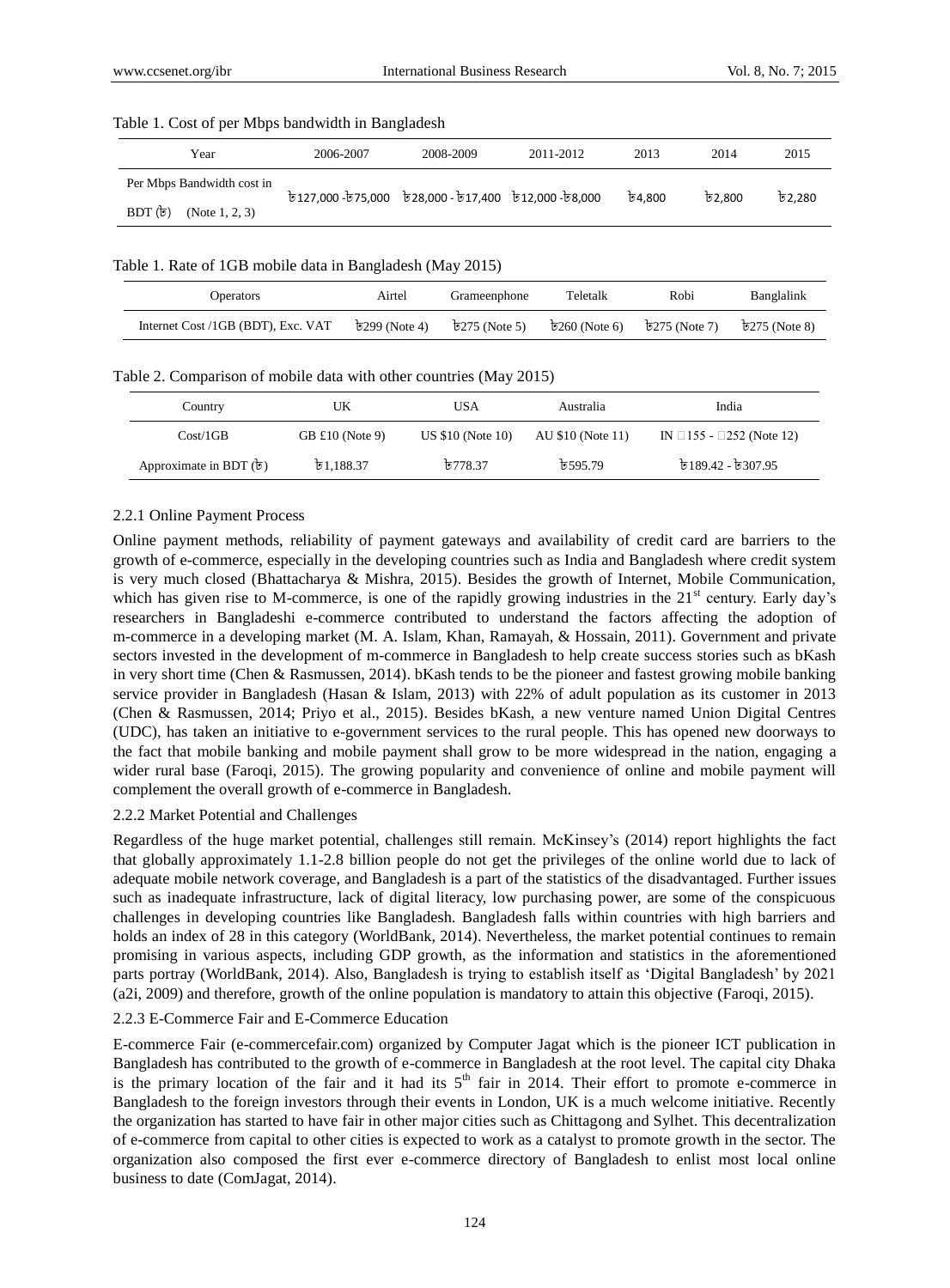Along with business initiatives, private universities such as BRAC University in Bangladesh have started to offer e-business concentrated subjects as a part of their Bachelor of Business Administration (BBA) program. Structured learning will help the next wave of leaders to take the e-commerce industry in Bangladesh to a new level with informed decision making skills.

# **3. Methodology**

# *3.1 Study Design*

Young university students and graduates within the age limit of 20 to 25 are part of Gen Y. This demanding group is regularly utilized by researchers and corporations to develop product in a consumer controlled market (Chu & Choi, 2011; Mangold & Faulds, 2009). As the target group is young adults, self-administered paper-and-pencil intercept survey deemed appropriate for the purpose of this research (De Vries & Carlson, 2014). It is logical to observe variation in expectation in different gender and age cluster (age between 20-25 or 25-30) within Gen Y (Bakewell & Mitchell, 2003; Noble, Haytko, & Phillips, 2009) due to their working and earning status. Thus data from various age clusters were required to avoid biasness in their outcome. Final year students at BRAC University volunteered for the survey. Initial screening found their birth year is between 1991 and 1994. This age cluster of 21-24 years (middle aged Gen-Y) are students with no or part-time job. The same group of volunteers assisted to collect self-administrated survey from their elder family members and friends born between 1980 and 1995. They are 25 to 35 years old and most of them are working full time or engaged in business activities. All volunteers have good English reading and writing skill to administer a survey.

Every year PricewaterhouseCoopers LLP (PwC) conducts their 'Total Retail' survey across 19 developed online markets to observe the consumer trend. The survey question was prepared according to the top 11 product categories found in PwC survey (PwC, 2015). This process of categorizing is suitable for consumer research (Spiggle, 1994) and the options in the questionnaire were randomly shuffled to avoid any kind of biasness. 'Fast Food/Lunch/Dinner' was added in the survey as the 12<sup>th</sup> category as there are multiple service providers currently operating in Bangladesh. Such service can be compared to Pizza Hut home delivery available in Australia, USA, etc. This research aims to find the demand of a product category on online stores, a service or an option; thus most questions were prepared to be suitable for frequency analysis using SPSS version 17. The survey questionnaire was designed by keeping the recent trends of the target population in mind to facilitate co-creation (De Vries & Carlson, 2014; Witell et al., 2011) and consisted of 11 quantitative and 4 qualitative questions. Two major questions requested the respondents to rank their top 5 (1 being the most strong and 5 being the least strong) expected or not so expected product categories respectively, that they wish to purchase online. Other expectations which were not available in the pre-selected list were asked to the respondents through an open ended question. All volunteers received adequate information on each product categories so that any question from the participant can be answered. The survey also included questions about their general view on online shopping in Bangladesh. Preparation for this research started in late- 2014 and data collection was conducted in May, 2015.

# *3.2 Sample Profile*

In total, 462 completed surveys were collected and 438 were usable for data entry after initial screening. 424 usable samples remained after further screening to include only Gen Y, age group 20-35, in the analysis. Of this final sample, 58.3% were male and 41.5% were female. Within Gen Y, 262 were aged between 20 to 25 years, 120 were aged between 26 to 30 years and 42 were aged between 31 and 35 years; meaning a higher number of young Gen Y in the sample. 326 respondents were final year university students, a Bachelors degree is the highest education of 49 people and 47 respondents have completed their post-graduation (Masters) degree.

# **4. Results and Discussions**

# *4.1 Current Online Behaviour of Gen Y in Bangladesh*

# 4.1.1 Two Third of Gen Y Population Is Already Shopping Online Regardless Their Gender

All 424 respondents within the target age group of 20-35 years answered to the Yes/No question of online shopping. Among them 247 (58.3%) were male and 177 (41.5%) were female. Total 281 (66.3%) participants have already shopped online and only one-third of the surveyed population (143 people, 33.7%) has not done any online shopping at the time of the data collection. Total 262 respondents were from the age group of 20-25 years and 68.3% (176) have shopped online. On the other hand 63.5% (129 out of 203) people in the higher age group of 26-35 have already shopped online. The number of non-online shopper is higher in the higher age group, 36.5% compared to 31.7% in 20-25 years of age group. This ratio supports an argument that upcoming credit holders in Bangladesh are more perceived towards online shopping. In terms of gender, more male (37.1%) are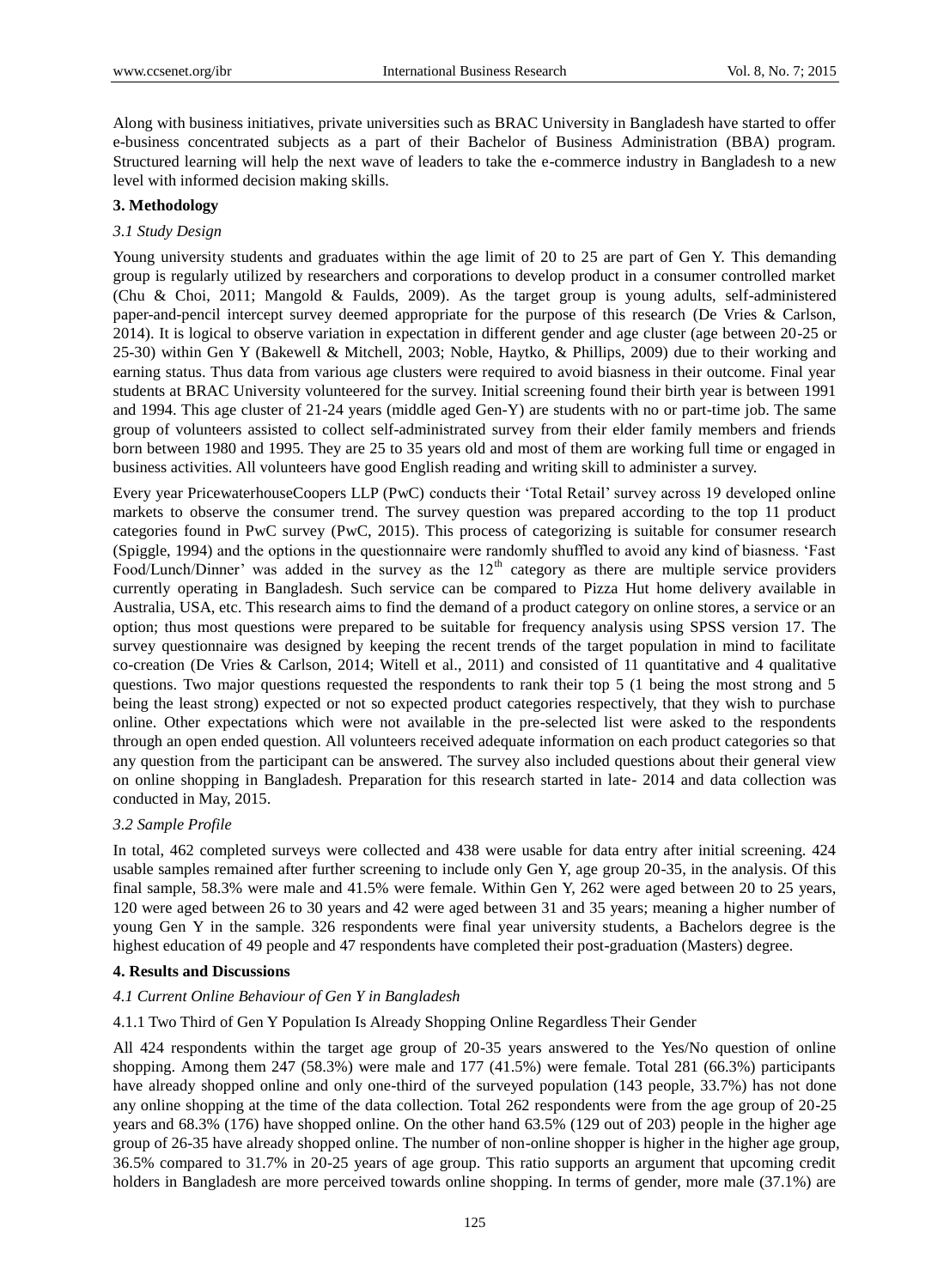shopping compared to female (29.1%). SPSS was used to test the relationship between the online shopping tendency of male and female;  $H_0$  = There is no relationship between gender and online shopping status (Yes/No). Failed to reject null hypotheses at 5% significance level as Pearson Chi-square p-value of 1.836 (N=423) is greater than 0.05. Therefore statistically there is no relationship between someone's gender and online shopping status. The outcome also shows that more male (37.1%) are shopping online than female (29.1%).

# 4.1.2 Consumers Prefer English as the Primary Language of the Shopping Sites

410 out of 424 respondents expressed their language preference on a website. 85.4% wants to see product and service description on the websites in English compared to only 11.3% (48 people) prefer Bengali. This is an important outcome considering English is the second language in Bangladesh. Recent research in Arabic speaking country identifies the use of native language in websites as one of the key success factors in e-commerce (Al-Sedrani & Al-Khalifa, 2012) which asks for more explanation of the finding in this research. Discussions with some respondents revel their wish for both Bengali and English language on the website to facilitate understanding. They believe having the option to switch to native language helps the brand to relate to the consumers.

# 4.1.3 Online Traffic Should Grow as Kids Start to Learn Computer at Younger Age

One-third of the respondent claimed to start using computer at the age of 10 or earlier. In this survey, the median age to start using computer is 13. The relationship between respondent's current status of online shopping and their age to start using computer gives a hypothesis  $H_0$  = There is no relationship between early exposure to computer and doing shopping online. Chi-Square test outcome from SPSS at 5% significance level provides Pearson Chi-square p-value of  $41.27$  (N=402) which is greater than 0.05. Therefore statistically there is no relationship between the age when a respondent started to use computer and his/her interest to shop online. However, latest American children's media use report shows that 75% of all kids under the age of 2 have access to 'smart' device which is taking them online in much younger age (Rideout, 2013) compared to 52% back in 2011. This sharp growth is contributed by the falling price of technology and increased affordability of the parents (Rideout, 2013). Smartphone and 3G internet connections have recently started to rollout in Bangladesh (Lucini & Hatt, 2014). The rise in online traffic will be expected in future as the population starts to become computer, internet and social media literate at much younger age (Roberts & Foehr, 2008).

# 4.1.4 Social Media Access Is the Primary Reason to Use Internet

419 interviewees revealed their reasons for using internet. 51.2%, which is more than half of the internet population, uses internet primarily to access Facebook. Using internet for education purpose ranked second in the priority list among 90 respondents (21.2%); it was expected from this research population as most of them are studying at university. However, internet is influencing young people to study (Selwyn, 2012) and the need for low cost internet coverage across the country is evident to promote quality education. Third in the priority list is watching video on YouTube (57 people, 13.4%) and followed by 50 (11.8%) respondents prioritized reading free online newspaper. Most of the people use portable devices to access internet and social media; 30.2% uses laptop and 26.2% uses mobile phone.

# 4.1.5 Facebook Is the Most Popular Social Media

Out of 424 respondents within the age range of 20 to 35, 412 answered the question regarding their Facebook activeness. 377 respondents actively use Facebook and only 8.3% (35 people) do not use Facebook actively. The age of the 21 non-Facebook users out of 35 users are 25 years and above, meaning social media is much popular with the younger age cluster of Gen Y, which is in line with what Duggan and Brenner (2013) found in their US study. The senior cluster of 25-30 and 30-35 years are either not so keen for the social media experience or they have stopped using it actively to have a work-life balance. Social media is a popular means of online advertisement and the reason for not using social media needs to be investigated further to identify sociocultural influences (Ryan & Xenos, 2011).

409 respondents answered to the question regarding their use of Twitter, Instagram and Pinterest. 70% (296) of the population do not use Twitter, 60% (258) do not use Instagram, and 87% (354) do not use Pinterest. Most Instagram user uses this media due to its integration with Facebook. Out of the total user group of Instagram, more are male than female (90 vs 60), which is opposite to the findings of recent US research (Duggan  $\&$ Brenner, 2013). The same research highlights that number of Twitter user doubled since 2010 but the user base is low in Bangladesh. Future research can observe any change in this trend.

4.1.6 Trend of Having Low Call Credit but Good Data Package for Internet Access

410 participants responded to Skype and Viber usage. 71% of the users' actively use Skype and about 73% uses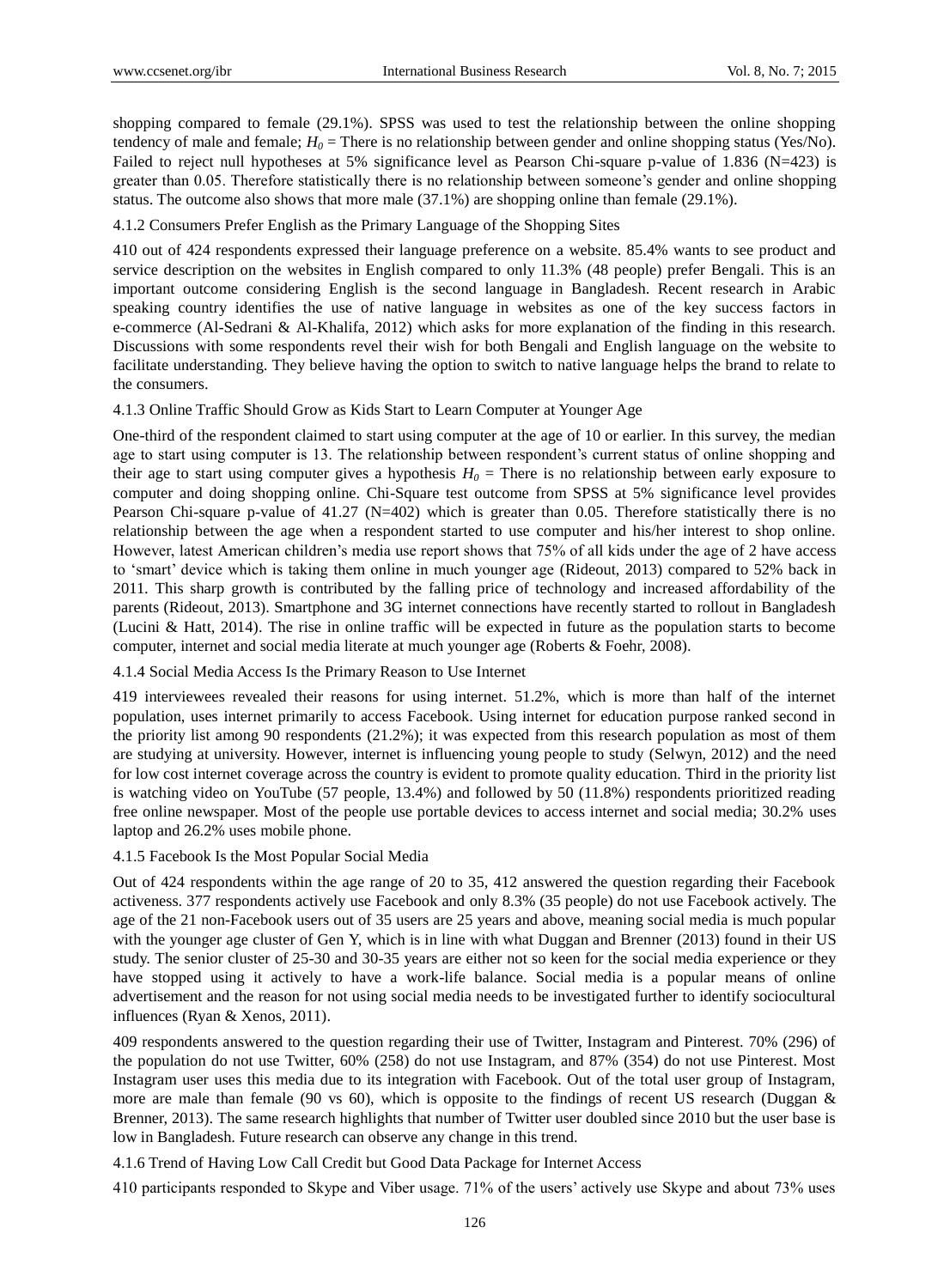Viber for regular communication with their friends. The statistics also reveals that most of the users who use Skype also use Viber. It is primarily because this user group has mobile data enabled. Discussion with the respondents explains their reason for adopting such communication strategy. Having data package in their mobile enables them to use both Facebook i.e. social media on their handheld device or to use the hotspot of the mobile phone in their laptop to access internet while they are at university or out of home. It also enables them to use free voice and text over internet solutions such as Skype and Viber to communicate with friends with similar interest. Using talk time credit is not logical to them and they prefer to purchase better mobile internet package than having call credit in their phone. They also expect their parents and anyone in need to communicate with them to call them. Few female respondent use this technique also to conceal their mobile phone number as communication using Skype do not make the phone number public.

#### 4.1.7 Facebook Stores and Kaymu.Com.Bd Are Two Most Popular Shopping Destinations

The survey found that Facebook stores are most popular among Gen Y followed by Kaymu.com.bd in Bangladesh at the time of this research. It is noticeable that more female are shopping at Facebook stores than male, but an opposite scenario is evident in case of Kaymu.com.bd, Bikroy.com and Rokomari.com. They shop on both Brand's Facebook stores (BFP) managed by firms or individuals and in closed or open Community Facebook Groups (CFG); this practice has recently started to attract the interest of online consumer behaviour researchers (De Vries & Carlson, 2014; Karnik, Oakley, Venkatanathan, Spiliotopoulos, & Nisi, 2013; Wang, Woo, Quek, Yang, & Liu, 2012). The reason for Facebook shopping platform being so popular is possibly because photos on Facebook and texts in comments help emotions to flow via indirect communication media (Kramer, 2012) and emotion increases shopping satisfaction in both men and women (Herter, dos Santos, & Costa, 2015).

Another surprising outcome is the popularity of Amazon.com and ebay.com despite they are not officially operating in Bangladesh. Discussion with the respondents revealed that Amazon.com and ebay.com are popular due to their huge range of variety and availability of products which are not available through other online stores that are currently operating in Bangladesh. In most cases consumers are choosing the product and requesting their friends and family living overseas to purchase the product locally in Australia, Canada, India, US and UK to ship it to Bangladesh, or to bring it with them while travelling to Bangladesh. This practice highlights the willingness of the Gen Y consumer group to take unconventional and sometimes more costly approach to own a preferred product. This finding reiterates the importance of this research to identify the expected product range of Gen Y consumers from local online retailers.

The outcome also shows the popularity of food delivery services such as foodpanda.com.bd and hungrynaki.com. Both classified sites, bikroy.com and ekhanei.com, are used by the target group but bikroy.com is the most popular. All the websites in top 10 are well advertised through offline and online channels. The list of top sites by user preference does not have any surprise entry and it calls for more advertisement to inform consumers. New market entrants with good advertisement plan should attract more customers and help grow the online market.

| Website used     |                | Gender         |            |
|------------------|----------------|----------------|------------|
|                  | Male           | Female         | Total user |
| Facebook.com     | 23             | 41             | 64         |
| Kaymu.com.bd     | 21             | 13             | 34         |
| Bikroy.com       | 16             | 9              | 25         |
| Amazon.com       | 11             | 5              | 16         |
| Rokomari.com     | 13             | 3              | 15         |
| ebay.com         | 13             | $\mathbf{1}$   | 14         |
| Foodpanda.com.bd | 8              | 5              | 13         |
| Akhoni.com       | $\overline{7}$ | $\overline{4}$ | 11         |
| Ajkerdeal.com    | 4              | $\overline{2}$ | 6          |
| Hungrynaki.com   | 5              | 1              | 6          |

Table 4. Popular online shopping sites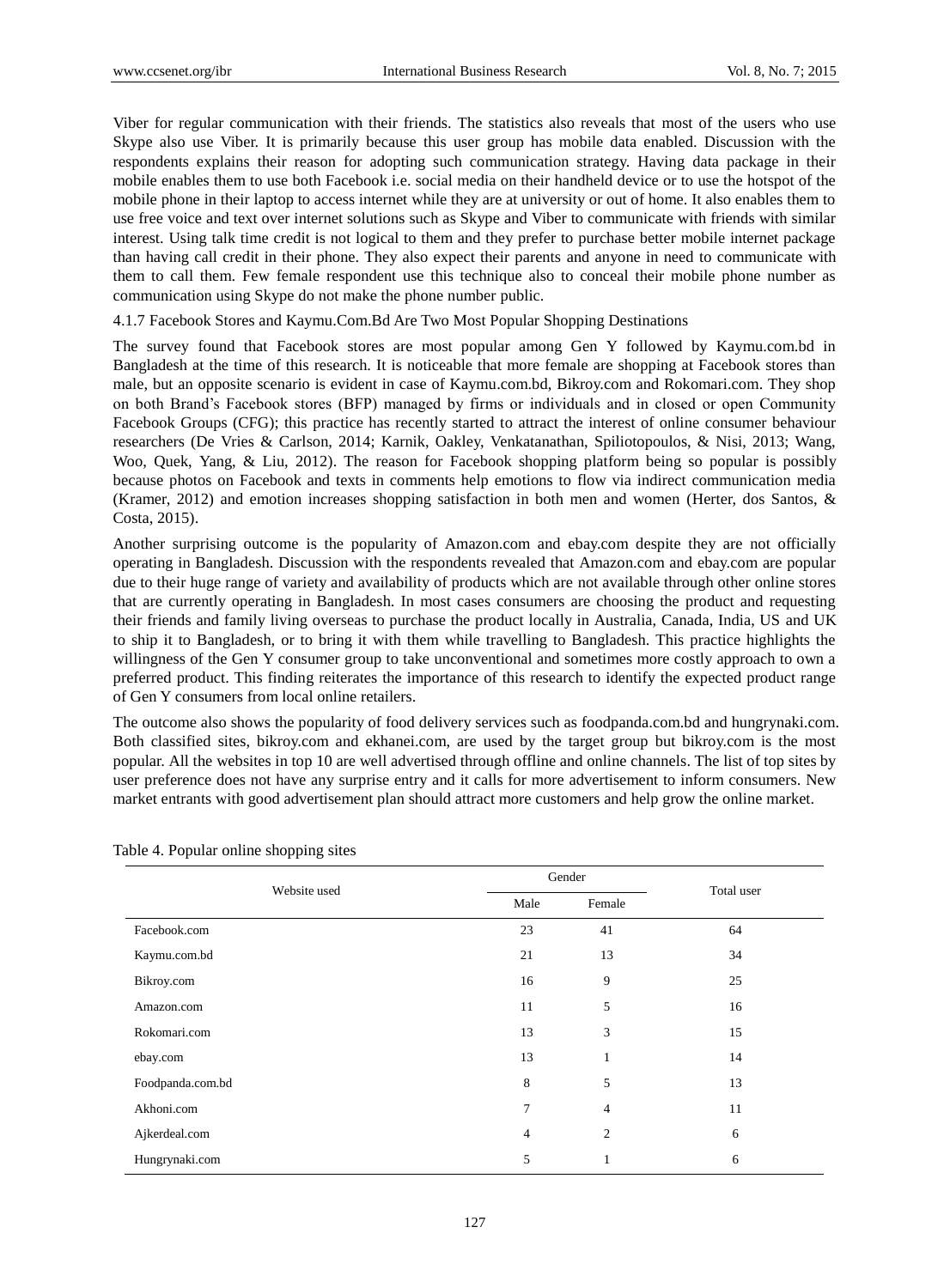| Esho.com      | 5              | $\mathbf{0}$ |                |  |
|---------------|----------------|--------------|----------------|--|
| Ekhanei.com   |                | 3            | $\overline{4}$ |  |
| Ekhoni.com    |                | 3            | $\overline{4}$ |  |
| iferi.com     | $\overline{4}$ | $\mathbf{0}$ | $\overline{4}$ |  |
| Wristband.com | $\overline{4}$ | $\mathbf{0}$ | $\overline{4}$ |  |
| Bipony.com.bd | 3              | $\mathbf{0}$ | 3              |  |
| Daraz.com.bd  | $\overline{c}$ |              | 3              |  |
|               |                |              |                |  |

#### *4.2 Expected Product Categories by Gen Y from Online Retailers*

Table 5 summarizes the product category expectation from online retailers by 422 Gen Y respondents. They were requested to rank their preferred categories on a scale of 1 to 5. The analysis is conducted by identifying the total response for each category and ranks them accordingly.

There is a difference between the preference of a male and a female. *'Clothing and footwear'* tops the list of common expectation but female are keener to purchase *'Jewellery and watches'* online. 322 respondents selected *'Clothing and footwear'* in their wish list but it also means that 100 interviewee (422-322) did not select this category at all in their top five. This negative factor is possibly more important to justify categories with lower rank than top five i.e. 422-67=355, about 85% of total respondents do not want to purchase grocery online.

The top five categories preferred by both male and female are in the desired list of both male and female separately in different order except the case of 'Sports equipment and outdoor'. This category is the least desired item to be purchased by female but ranked fifth by male population.

'Toys', 'Grocery', 'Do-it-yourself and home improvement' and 'Furniture and homeware' categories are less desired by both male and female when it comes to online shopping in Bangladesh. 'Fast food /Lunch /Dinner' was a special category added in this survey which is not measured by PwC (2015) global survey of online retail choice in developed countries. It appears to be a desired online shopping category by Gen Y in Bangladesh. 'Grocery' is ranked six out of eleven in the global survey (PwC, 2015) but ranked eleven in this survey; current online grocery retailers may need to set their strategy accordingly to align their business with consumer expectations.

|    | Common expectation                  |      |        |                       |  |  |
|----|-------------------------------------|------|--------|-----------------------|--|--|
|    |                                     | Male | Female | <b>Total Response</b> |  |  |
| 1  | Clothing and footwear               | 181  | 141    | 322                   |  |  |
| 2  | Fast food/Lunch/Dinner              | 156  | 120    | 276                   |  |  |
| 3  | <b>Books</b>                        | 164  | 98     | 262                   |  |  |
| 4  | Jewellery and watches               | 95   | 144    | 239                   |  |  |
| 5  | Consumer electronics and computers  | 178  | 56     | 234                   |  |  |
| 6  | Health and beauty/cosmetics         | 39   | 116    | 155                   |  |  |
| 7  | Sports equipment and outdoor        | 134  | 16     | 150                   |  |  |
| 8  | Household appliances                | 77   | 58     | 135                   |  |  |
| 9  | Furniture and homeware              | 60   | 38     | 98                    |  |  |
| 10 | <b>Toys</b>                         | 55   | 33     | 88                    |  |  |
| 11 | Grocery                             | 42   | 25     | 67                    |  |  |
| 12 | Do-it-yourself and home improvement | 35   | 27     | 62                    |  |  |

Table 5. Expected products from online retailers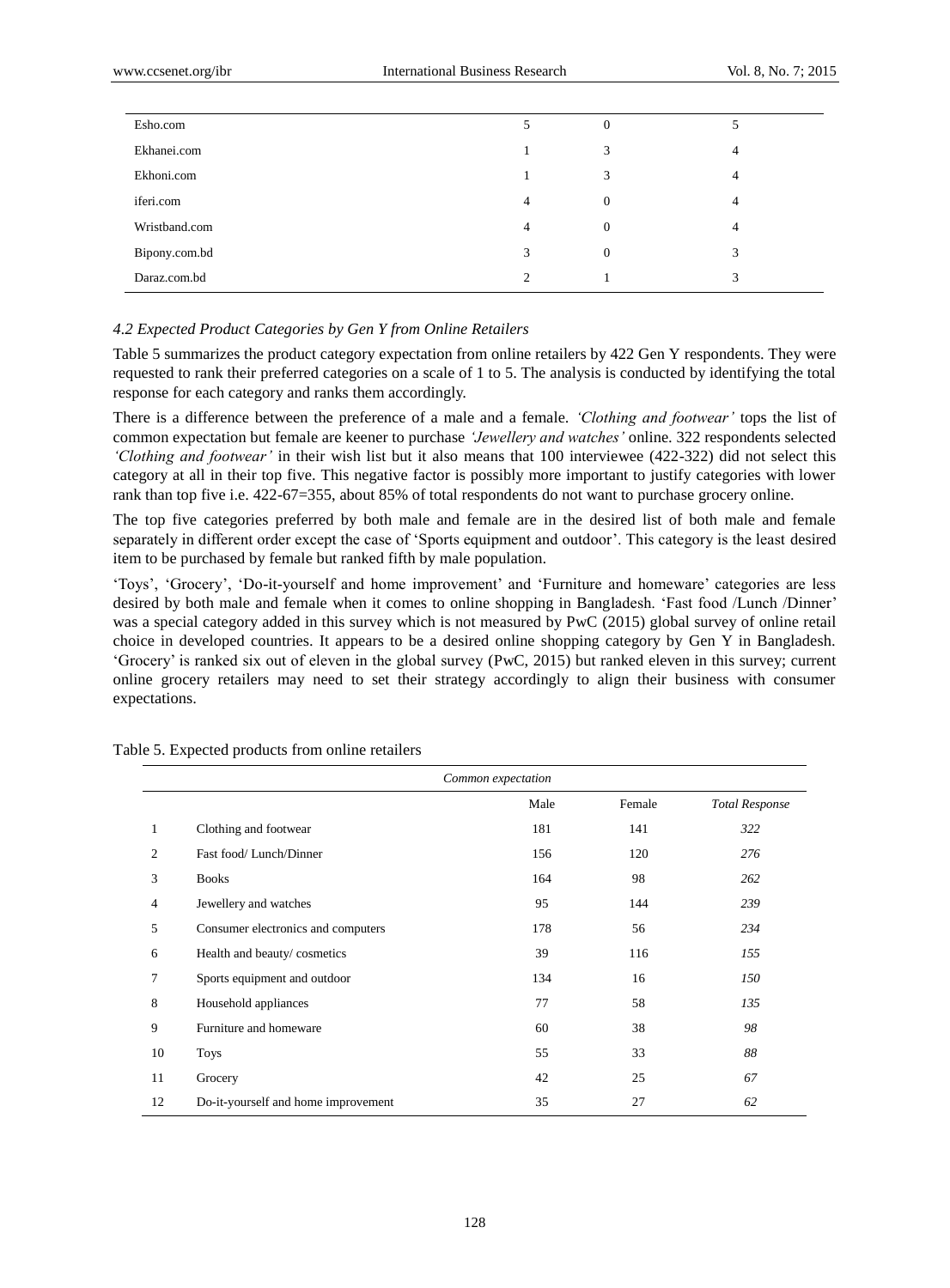|                |                                     | <b>Expectation of Male</b>   |        |                       |
|----------------|-------------------------------------|------------------------------|--------|-----------------------|
|                |                                     | Male                         | Female | <b>Total Response</b> |
| 1              | Clothing and footwear               | 181                          | 141    | 322                   |
| 2              | Consumer electronics and computers  | 178                          | 56     | 234                   |
| 3              | <b>Books</b>                        | 164                          | 98     | 262                   |
| 4              | Fast food/Lunch/Dinner              | 156                          | 120    | 276                   |
| 5              | Sports equipment and outdoor        | 134                          | 16     | 150                   |
| 6              | Jewellery and watches               | 95                           | 144    | 239                   |
| 7              | Household appliances                | 77                           | 58     | 135                   |
| 8              | Furniture and homeware              | 60                           | 38     | 98                    |
| 9              | Toys                                | 55                           | 33     | 88                    |
| 10             | Grocery                             | 42                           | 25     | 67                    |
| 11             | Health and beauty/cosmetics         | 39                           | 116    | 155                   |
| 12             | Do-it-yourself and home improvement | 35                           | 27     | 62                    |
|                |                                     | <b>Expectation of Female</b> |        |                       |
|                |                                     | Male                         | Female | <b>Total Response</b> |
| 1              | Jewellery and watches               | 95                           | 144    | 239                   |
| $\overline{c}$ | Clothing and footwear               | 181                          | 141    | 322                   |

 Fast food/ Lunch/Dinner 156 *120* 276 Health and beauty/ cosmetics 39 *116* 155 Books 164 *98* 262 Household appliances 77 *58* 135 Consumer electronics and computers 178 *56* 234 Furniture and homeware 60 *38* 98 Toys 55 *33* 88 Do-it-yourself and home improvement 35 *27* 62 Grocery 42 *25* 67 12 Sports equipment and outdoor 134 134 16 150

#### *4.3 Not-So-Expected Product Categories by Gen Y from Online Retailer*

Similar to the question of desired product categories, respondents were requested to rank top five not–so-desired categories. This was to investigate the validity of the outcome of the first question i.e. most expected. In Table 6, a higher response means consumers are less expected to buy such product online.

421 responded to this questions and the outcome supports the findings in the table of expected products categories. *'Groceries', 'Toys', 'Furniture and homeware', 'Household appliances'* and *'Health and beauty/ cosmetics'* tops the list of undesired items on online shops, which are also at the bottom of the desired product category list. 83 responded not to buy clothing and footwear online which is similar to 100 negative responses in desired list.

Surprisingly 'Grocery' and 'Furniture and Homeware' categories are on the top of the not-so-expected list of both male and female. Recent online market study in neighbouring India found the lack of human interaction and bargain is the reason for some product categories to fail online (Ghosh, 2014). Perhaps online buyers in Bangladesh have similar approach.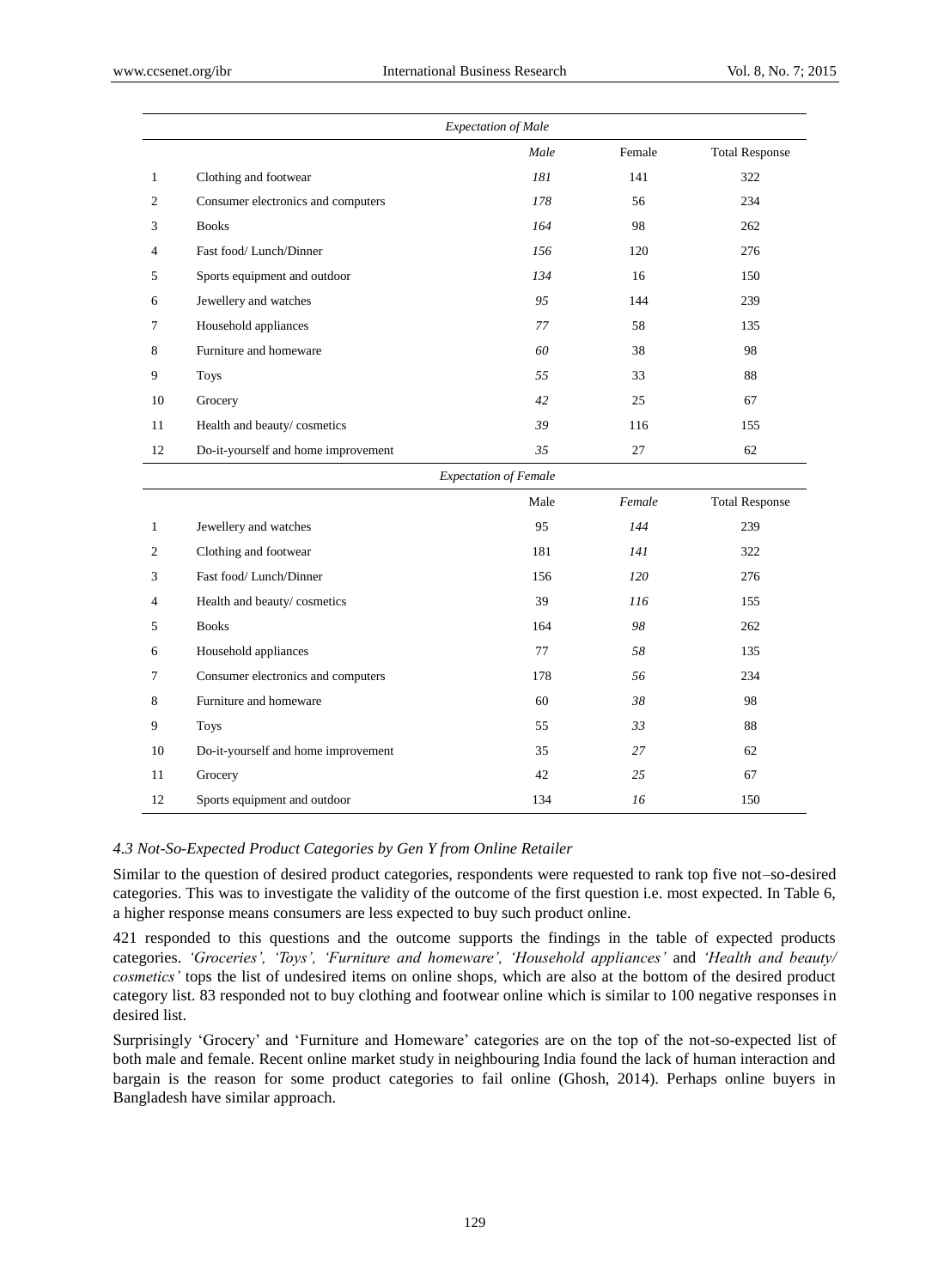# Table 6. Not-so-expected products from online retailers

|                | Common not-so-expected categories   |                                    |        |                       |  |  |
|----------------|-------------------------------------|------------------------------------|--------|-----------------------|--|--|
|                |                                     | Male                               | Female | <b>Total Response</b> |  |  |
| $\mathbf{1}$   | Grocery                             | 162                                | 126    | 288                   |  |  |
| 2              | Furniture and homeware              | 158                                | 111    | 269                   |  |  |
| 3              | Household appliances                | 125                                | 88     | 213                   |  |  |
| 4              | <b>Toys</b>                         | 110                                | 99     | 209                   |  |  |
| 5              | Health and beauty/cosmetics         | 149                                | 43     | 192                   |  |  |
| 6              | Do-it-yourself and home improvement | 102                                | 66     | 168                   |  |  |
| 7              | Sports equipment and outdoor        | 56                                 | 95     | 151                   |  |  |
| 8              | Consumer electronics and computers  | 52                                 | 89     | 141                   |  |  |
| 9              | Jewellery and watches               | 114                                | 21     | 135                   |  |  |
| 10             | Fast food/Lunch/Dinner              | 82                                 | 48     | 130                   |  |  |
| 11             | <b>Books</b>                        | 47                                 | 50     | 97                    |  |  |
| 12             | Clothing and footwear               | 51                                 | 32     | 83                    |  |  |
|                |                                     | Not-so-expected categories by Male |        |                       |  |  |
|                |                                     | Male                               | Female | <b>Total Response</b> |  |  |
| $\mathbf{1}$   | Grocery                             | 162                                | 126    | 288                   |  |  |
| 2              | Furniture and homeware              | 1.58                               | 111    | 269                   |  |  |
| 3              | Health and beauty/cosmetics         | 149                                | 43     | 192                   |  |  |
| $\overline{4}$ | Household appliances                | 12.5                               | 88     | 213                   |  |  |
| 5              | Jewellery and watches               | 114                                | 21     | 135                   |  |  |
| 6              | <b>Toys</b>                         | 110                                | 99     | 209                   |  |  |
| $\tau$         | Do-it-yourself and home improvement | 102                                | 66     | 168                   |  |  |
| 8              | Fast food/Lunch/Dinner              | 82                                 | 48     | 130                   |  |  |
| 9              | Sports equipment and outdoor        | 56                                 | 95     | 151                   |  |  |
| 10             | Consumer electronics and computers  | 52                                 | 89     | 141                   |  |  |
| 11             | Clothing and footwear               | 51                                 | 32     | 83                    |  |  |
| 12             | <b>Books</b>                        | 47                                 | 50     | 97                    |  |  |

*Not-so-expected categories by Female*

|                |                                     | Male | Female | <b>Total Response</b> |
|----------------|-------------------------------------|------|--------|-----------------------|
| 1              | Grocery                             | 162  | 126    | 288                   |
| 2              | Furniture and homeware              | 158  | 111    | 269                   |
| 3              | <b>Toys</b>                         | 110  | 99     | 209                   |
| $\overline{4}$ | Sports equipment and outdoor        | 56   | 95     | 151                   |
| 5              | Consumer electronics and computers  | 52   | 89     | 141                   |
| 6              | Household appliances                | 125  | 88     | 213                   |
| 7              | Do-it-yourself and home improvement | 102  | 66     | 168                   |
| 8              | <b>Books</b>                        | 47   | 50     | 97                    |
| 9              | Fast food/Lunch/Dinner              | 82   | 48     | 130                   |
| 10             | Health and beauty/cosmetics         | 149  | 43     | 192                   |
| 11             | Clothing and footwear               | 51   | 32     | 83                    |
| 12             | Jewellery and watches               | 114  | 21     | 135                   |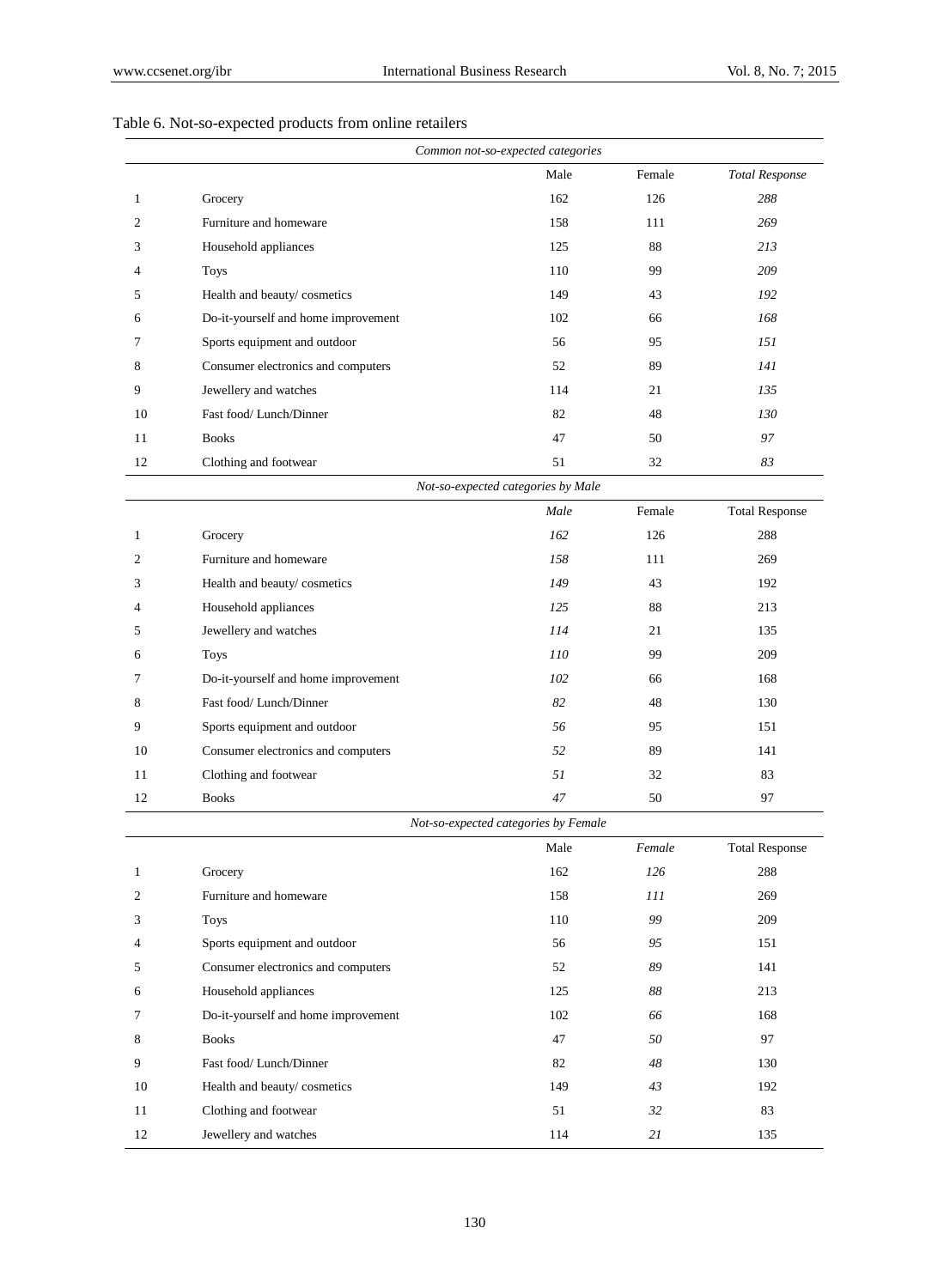### *4.4 Similarities and Dissimilarities with Global Online Purchase Trend*

Table 7 shows the comparison between the global online retail trend as per PwC (2015) survey in 19 developed online markets and the findings in this investigation of Gen Y consumer choice in Bangladesh. As compared in the above table, possibly, online market in Bangladesh will experience similar trend as global online retail in 'Clothing and footwear', 'Books' and 'Consumer electronics and computers' categories. 'Fast food/ Lunch/Dinner' is not an online category that PwC evaluates but it might be worth to monitor this trend. Foreign and local investors need to be careful about few product categories as differences are evident in this research. These differences can be influenced by the differences in culture, earning level, perceived value of online shopping, feelings of uncertainty or privacy/security issues.

| Rank | Global online purchase trend        | Expectation of Gen Y in Bangladesh  |
|------|-------------------------------------|-------------------------------------|
| 1    | <b>Books</b>                        | Clothing and footwear               |
| 2    | Clothing and footwear               | Fast food/Lunch/Dinner              |
| 3    | Consumer electronics and computers  | <b>Books</b>                        |
| 4    | Do-it-yourself and home improvement | Jewellery and watches               |
| 5    | Furniture and homeware              | Consumer electronics and computers  |
| 6    | Grocery                             | Health and beauty/cosmetics         |
| 7    | Health and beauty/cosmetics         | Sports equipment and outdoor        |
| 8    | Household appliances                | Household appliances                |
| 9    | Jewellery and watches               | Furniture and homeware              |
| 10   | Sports equipment and outdoor        | <b>Toys</b>                         |
| 11   | <b>Toys</b>                         | Grocery                             |
| 12   |                                     | Do-it-yourself and home improvement |

|  |  |  |  | Table 7. Global online purchasing trend vs expectation in Bangladesh |
|--|--|--|--|----------------------------------------------------------------------|
|  |  |  |  |                                                                      |

# *4.5 Online Shopping Abandon Rate and Reasons behind It*

This research also tried to find online shopping abandon rate and the outcome is alarming. Staggering 67.8% (173 out of 215 respondents who shopped online) stopped online shopping after one or two purchases and only 42% remained loyal to the brand that they shopped from. 57% (114) stopped online shopping due to 'Product quality issue', 26% (52) did not return to the online store because 'Product was not as described' and 14.5% (29) was unhappy with the 'Delay in delivery'. Analysis of abandon rate also shows 12.2% from Facebook.com, 8.2% from Kaymu.com.bd, 5.9% from Bikroy.com (classified), 3.1% from Foodpanda.com.bd, 2.7% from Amazon.com, 2.4% from Akhoni.com and Rokomari.com. At the same time Facebook.com has a customer retention rate of 3.1% and Kaymu.com.bd has a retention rate of 1.6%. Of course, this analysis has limitations and firms are trying to improve their strategies in a developing market. Care must be taken to ensure that Bangladesh can avoid the e-tailing (online retailing) failures observed in India (Ghosh, 2014). Further analysis into the demises of few Facebook shoppers found product quality as the leading issue, followed by product not as described and delay in delivery. Recommendations based on the findings in this research may assist firms and individuals to improve their products and services to better serve the influx of young online shoppers in Bangladesh.

# **5. Recommendations**

 $\overline{a}$ 

Two questions were asked during the survey to draw recommendations from the respondents for the online retailers in Bangladesh. First was to learn the reasons for existing shoppers to go online and the second was to comprehend and recommend for the e-tailers. About 45% male (105) and 35% female (82) of total 234 respondents shopped online for the overall convenience, variety of products and to save time. To support that proportion, 12.8% shopped online because their preferred product was only available online. Surprisingly, 1.3% (1 male and 2 female) shopped online because they found a cheaper deal. Thus e-tailers should introduce new varieties in their product range. Although categories such as 'Groceries' were ranked low in the most desired list in this survey, such business can be made attractive online by offering niche and hard to source products.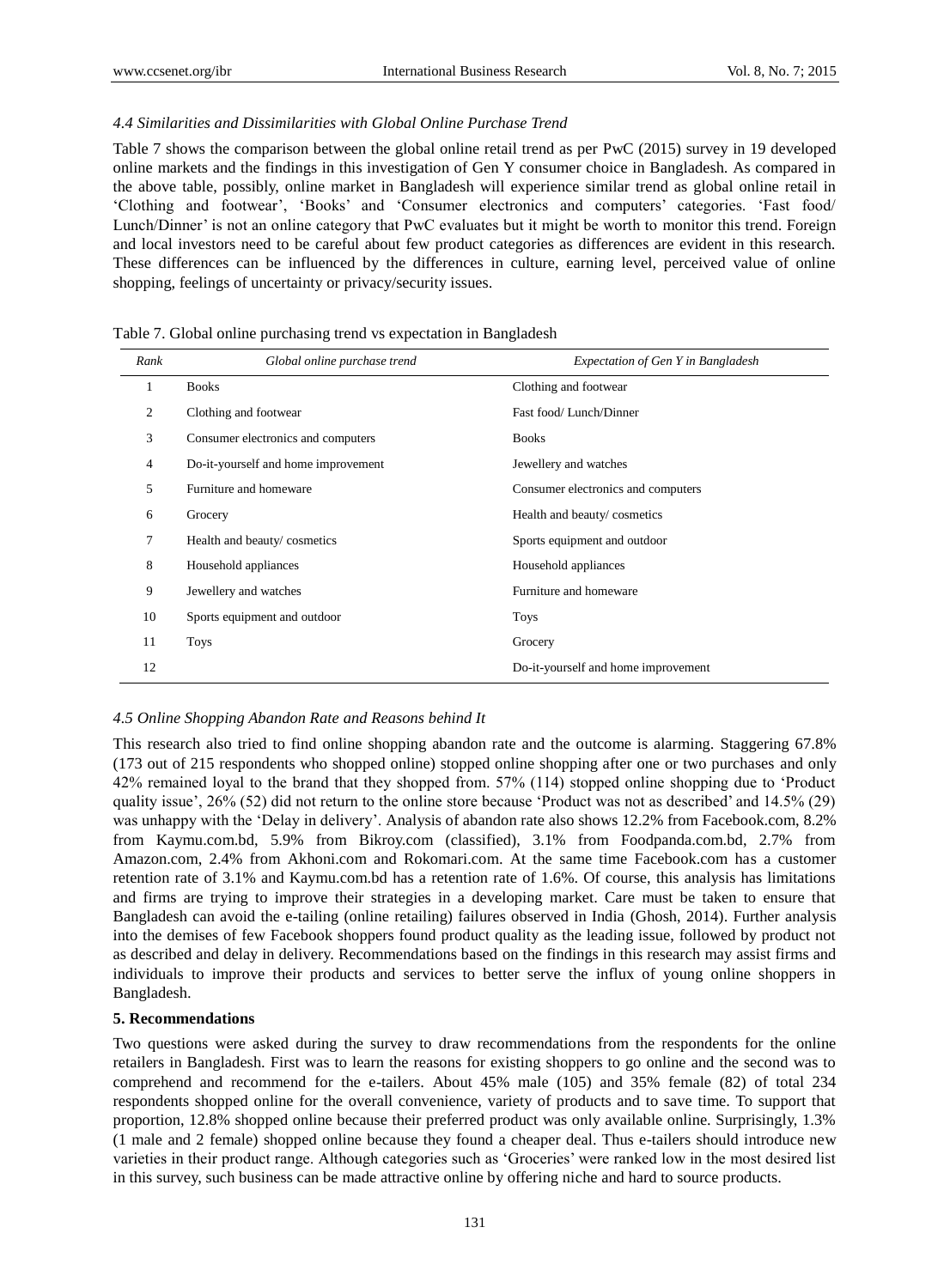On the opportunity to provide recommendation to the existing and future online retailers, 'Survey customer opinion' topped the list with 27.4% (116 out of 423 respondents recommended so). This request resonate the co-creation value of Gen Y discussed earlier. Following this suggestion and outcome of recent researches (De Vries & Carlson, 2014) that collectivism (sense of belonging) and altruism (enjoyment of helping) increases traffic via online word of mouth (eWoM) (Cheung & Lee, 2012), brands may try to engage young consumers through social media to voice their expectations and give them the sense of achievement by developing products and services accordingly.

Second, third and fourth recommendations by the consumer group are to 'build trust' (19.4% out of N=423), to 'maintain quality' (21.3% out of N=423) and to 'display proper information' (6.6% out of N=423) respectively. As discovered earlier, most of the respondents shopped online for the overall convenience and in many cases trust were broken due to poor product quality, delay in delivery and mismatch between product description and the actual product. Trust on the e-tailing brand has been identified as the key success factor by many researches over the years regardless the type of business, size of the market and the culture of the consumer (Eid, 2011; Fang et al., 2014; Weisberg, Te'eni, & Arman, 2011), thus it is of no wonder that Gen Y consumer in Bangladesh wants to build trusted relationship with the brand where they will repurchase from. Among other recommendations 'cash on delivery' and 'free delivery' and 'strong communication' are noticeable.

Following the traits of Gen Y found in literature review, respondents are not so concerned about the price of the product or the service they receive. Only few shopped online to enjoy cheaper deal and only 1 female respondent suggested to offer lower price online than in physical store. The high abandon rate of online shopper found in this research can be due to the self-inflicted strategy of the firms to offer cheaper deal to the consumer at any cost. Maintenance and continuous improvement of product and services attract fund which needs to be covered by either investment or profit. Cutting price to the bone may leave narrow room for profit which ultimately may hurt service quality. Thus firms need to be cautious about their pricing strategy because their premium consumer is looking for convenience through better product and service, not by saving money.

Investors and entrepreneurs may analyse the findings of the 'expected' and 'not-so-expected' online product categories to launch their online business venture. To help their decision, the survey asked an open ended question to the respondents to request specific products from the online retailers. Out of 424 respondents, 7.7% requested for medicine, about 6.9% requested for gift, flower and handicraft, 6.8% want to purchase car accessories, bicycle and spare parts, 3.8% is looking for sports and movie tickets, 1.4% need stationary items, 3.6% is keen to buy eye wear, 1.7% will be happy to find event managements i.e. wedding and birthday party services, 2.9% want handbags and 9.8% want to buy travel tickets, holiday packages and travel accessories online.

This research found trends of Facebook shopping (F-commerce) in Bangladesh. But the abandon rate is high as well due to poor delivery service as one of the reasons. The cause can be that business owners may not be investing in reliable delivery service at these early stages of this growth period. This scenario provides an opportunity to establish on-demand delivery service business to support F-commerce ventures. Such service was not so prominent in online search result during this research. Initiators may find it difficult to attract partners to use their service but it may have sustainable growth as the industry starts to benefit from it.

A quick survey of online stores (both website and Facebook) operating in Bangladesh did not find noticeable use of Skype and Viber as customer care option at the time of this research. It is obvious that Gen Y consumers in Bangladesh are keen to use voice over internet services which does not cost call credit. Thus business owners may become benefited if they introduce such services in their customer care. Harnessing the advantages of quick and timely customer service using social media is a must as well.

#### **6. Limitations and Further Research**

This study and the outcomes are not without its limitations which need to be discussed to recommend follow-on research. First, the demography of the survey population. Most of the participants are either studying at one of the most prestigious private university in Bangladesh or related to the student. Typically these groups are medium to high achievers in their academic life with access to adequate fund to facilitate use of technology (smartphone, laptop, high speed internet). Conducting the survey on Gen Y with different facility and background may alter some of the findings. For example, Gen Y may not be responsible for a family thus doing grocery shopping and purchasing furniture is at the bottom of their wish list. Second, the geographic location of the participants. They are living and working in the capital city of Bangladesh where access to technology and internet is the best in the country. People from other cities may have different expectations from online retailers depending on the availability of certain product at their location. Third, the unavailability of reference data. This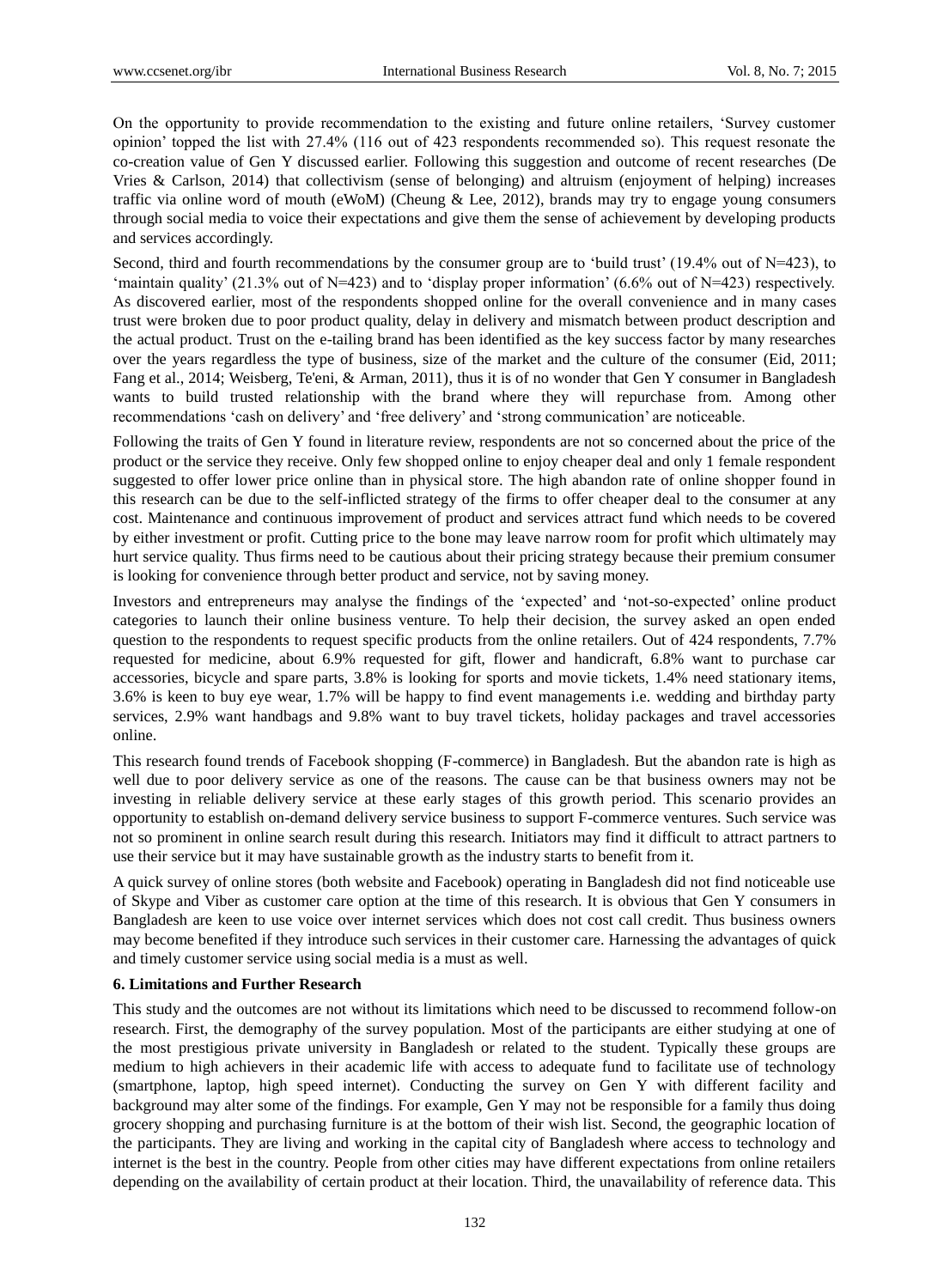research is first of its kind in a rapidly growing online market, and the landscape and demand may follow that trend as well. This very limitation calls for further research on this agenda. Scholars with local market research experience may start to extend on this research and find new insight into the consumer expectations. The findings should assist firms to meet consumer demand in a challenging market and increase profitability by satisfying customers (Lun, Shang, Lai, & Cheng, 2015). Private organizations with interest should invest in such research.

Other stream of this research can be the assessment of online service industry. Banks, insurance companies and government departments are expanding online in Bangladesh. Organizations need to engage consumers in their development process to customer services as per expectations. Marketers also need to start identifying the difference and similarities in online consumer behaviour. Their findings will assist the online business to reach target consumers in an efficient way. The growth of social media shopping needs to be observed and facilitated as well.

### **References**

- A2i. (2009). *Digital Bangladesh Concept Note*. Dhaka, Bangladesh: Government of Bangladesh. Retrieved from http://www.a2i.gov.bd/sites/default/files/resource\_docs/Digital%20Bangladesh%20Concept%20Note\_Final .pdf
- Abbasi, M. S., Chandio, F. H., Soomro, A. F., & Shah, F. (2011). Social influence, voluntariness, experience and the internet acceptance: An extension of technology acceptance model within a south-Asian country context. *Journal of Enterprise Information Management, 24*(1), 30-52. http://dx.doi.org/10.1108/17410391111097410
- Ahmad, I., & Agrawal, A. M. (2014). Major impediments in the growth of B2B e-commerce market in Kuwait: An empirical study from industrial perspective. *European Journal of Business and Management, 6*(17), 19-26.
- Aksoy, L., van Riel, A., Kandampully, J., Bolton, R. N., Parasuraman, A., Hoefnagels, A., ... Komarova Loureiro, Y. (2013). Understanding Generation Y and their use of social media: A review and research agenda. *Journal of Service Management, 24*(3), 245-267. http://dx.doi.org/10.1108/09564231311326987
- Al Noor, M., & Arif, R. B. (2011). Adoption of B2B e-commerce by the SMEs in Bangladesh. *Innovative Systems Design and Engineering, 2*(6), 48-59.
- Alexa. (2015). *Top sites in Bangladesh*. Retrieved 3 May, 2015, from http://www.alexa.com/topsites/countries/BD
- Al-Sedrani, A., & Al-Khalifa, H. S. (2012). *Design considerations for the localization of Arabic e-commerce websites.* Paper presented at the Digital Information Management (ICDIM), 2012 Seventh International Conference on. http://dx.doi.org/10.1109/icdim.2012.6360094
- Valentine, B. D., & Powers, L. T. (2013). Generation Y values and lifestyle segments. *Journal of Consumer Marketing, 30*(7), 597-606. http://dx.doi.org/10.1108/JCM-07-2013-0650
- Badran, M. F. (2013). Young people and the digital divide in Egypt: An empirical study. *Eurasian Economic Review*, 1-28. http://dx.doi.org/10.1007/s40822-014-0008-z
- Bakewell, C., & Mitchell, V. W. (2003). Generation Y female consumer decision-making styles. *International Journal of Retail & Distribution Management, 31*(2), 95-106. http://dx.doi.org/10.1108/09590550310461994
- Bank, T. W. (2015). *Bangladesh development update*. Bangladesh: The World Bank. Retrieved from http://documents.worldbank.org/curated/en/2015/04/24323972/bangladesh-development-update-april-2015
- Bhattacharya, S., & Mishra, B. B. (2015). Evolution, growth and challenges in e-commerce industry: A case of India. *Sumedha Journal of Management, 4*(1), 45.
- Cabral, J. (2011). Is generation Y addicted to social media. *The Elon Journal of Undergraduate Research in Communications, 2*(1), 125.
- Chaffey, D. (2007). *E-business and e-commerce management: Strategy, implementation and practice*. Pearson Education.
- Chen, G., & Rasmussen, S. (2014). Kash Bangladesh: A fast start for mobile financial services.

Cheung, C. M., & Lee, M. K. (2012). What drives consumers to spread electronic word of mouth in online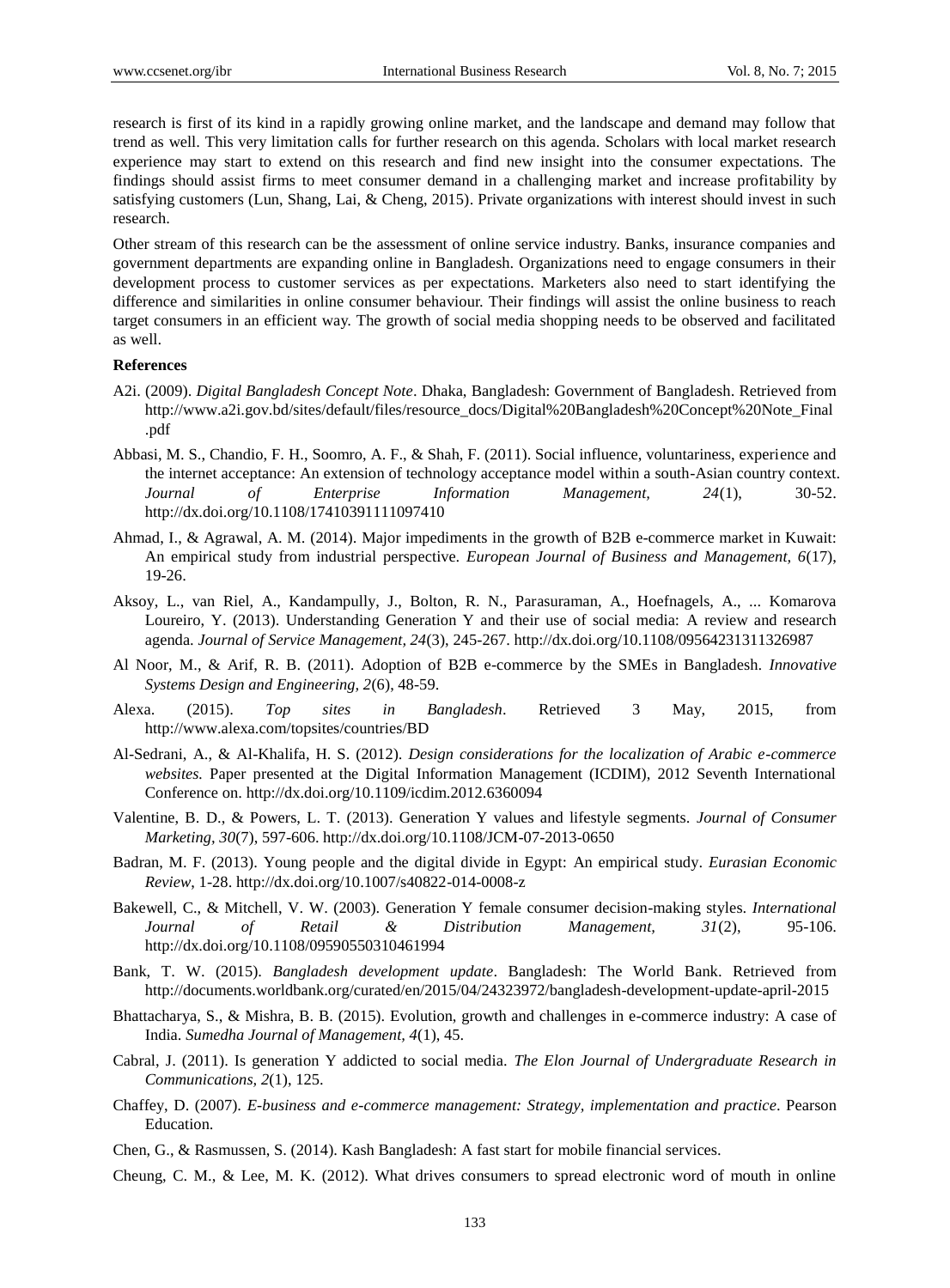consumer-opinion platforms. *Decision Support Systems, 53*(1), 218-225. http://dx.doi.org/10.1016/j.dss.2012.01.015

- Chu, S. C., & Choi, S. M. (2011). Electronic word-of-mouth in social networking sites: A cross-cultural study of the United States and China. *Journal of Global Marketing, 24*(3), 263-281. http://dx.doi.org/10.1080/08911762.2011.592461
- CIA. (2014, 20 May, 2015). *The world factbook-Bangladesh*. The World Factbook. Retrieved 11 May, 2015, from https://www.cia.gov/library/publications/the-world-factbook/geos/bg.html
- ComJagat. (2014). *E-commerce directory 2014*. Retrieved 7 May, 2015, from http://e-commercefair.com/wp-content/uploads/2014/07/E-Commerce-Directory.pdf
- De Vries, N. J., & Carlson, J. (2014). Examining the drivers and brand performance implications of customer engagement with brands in the social media environment. *Journal of Brand Management, 21*(6), 495-515. http://dx.doi.org/10.1057/bm.2014.18
- Deshmukh, S. P., Deshmukh, P., & Thampi, G. (2013). Transformation from e-commerce to m-commerce in Indian context. *International Journal of Computer Science Issues, 10*(4), 55-60.
- Duggan, M., & Brenner, J. (2013). *The demographics of social media users, 2012* (Vol. 14). Pew Research Center's Internet & American Life Project Washington, DC.
- Eid, M. I. (2011). Determinants of e-commerce customer satisfaction, trust, and loyalty in Saudi Arabia. *Journal of Electronic Commerce Research, 12*(1), 78-93.
- Einav, L., Levin, J., Popov, I., & Sundaresan, N. (2014). Growth, adoption, and use of mobile e-commerce. *The American Economic Review, 104*(5), 489-494. http://dx.doi.org/10.1257/aer.104.5.489
- eMarketer. (2011, 26 July). *Brands and consumers create value together - Collaborating from idea generation to customer service*. Retrieved 7 March, 2015, from http://www.emarketer.com/Article.aspx?R=1008511&dsNav=Rpp:25,Ro:6,N:1125
- Fang, Y., Qureshi, I., Sun, H., McCole, P., Ramsey, E., & Lim, K. H. (2014). Trust, satisfaction, and online repurchase intention: The moderating role of perceived effectiveness of e-commerce institutional mechanisms. *Mis Quarterly, 38*(2), 407-427.
- Faroqi, M. G. (2015). An assessment of e-government case study on Union Digital Centres (UDC) in Bangladesh. *Australian Journal of Sustainable Business and Society, 1*(1).
- Fisher, G., & Kotha, S. (2014). HomeGrocer.com: Anatomy of a failure. *Business Horizons, 57*(2), 289-300. http://dx.doi.org/10.1016/j.bushor.2013.12.002
- Forbs. (2014, 30 Sept). *Amazon's CEO believes in India's growth story.* Retrieved 3 Jan, 2015, from http://www.forbes.com/sites/greatspeculations/2014/09/30/amazons-ceo-believes-in-indias-growth-story/
- Garza, J. (2015, 9 January). *Two silicon valley leaders join forces to launch and fund technology companies in Bangladesh*. Retrieved 17 May, 2015, from http://fi.co/posts/12481
- Ghosh, D. (2014). Why indian e-retailing market is still a partly success and a partly failure story. *J. Account Mark, 3*(113), 2. http://dx.doi.or/10.4172/2168-9601.1000113
- Hasan, M. M., & Islam, M. R. (2013). Assessing service quality of mobile money transfer in Bangladesh: A case study on bKash. *International Journal of Innovative Research and Development, 2*(7).
- Heidenreich, S., & Handrich, M. (2015). Adoption of technology-based services: The role of customers' willingness to co-create. *Journal of Service Management, 26*(1), 44-71. http://dx.doi.org/10.1108/JOSM-03-2014-0079
- Herter, M., dos Santos, C. P., & Costa, D. (2015). Man, i shop like a woman! Effects of gender and emotions on consumer shopping outcomes and perceptions of retail environments. *Ideas in Marketing: Finding the New and Polishing the Old* (pp. 34-34): Springer.
- Islam, M. A., Khan, M. A., Ramayah, T., & Hossain, M. M. (2011). The adoption of mobile commerce service among employed mobile phone users in Bangladesh: Self-efficacy as a moderator. *International Business Research, 4*(2), 80. http://dx.doi.org/10.5539/ibr.v4n2p80
- Islam, M. Z. (2014, 4 April). *BTCL cuts bandwidth price by 42%*. Retrieved 2 May, 2015, from http://www.dhakatribune.com/regulation/2014/apr/04/btcl-cuts-bandwidth-price-42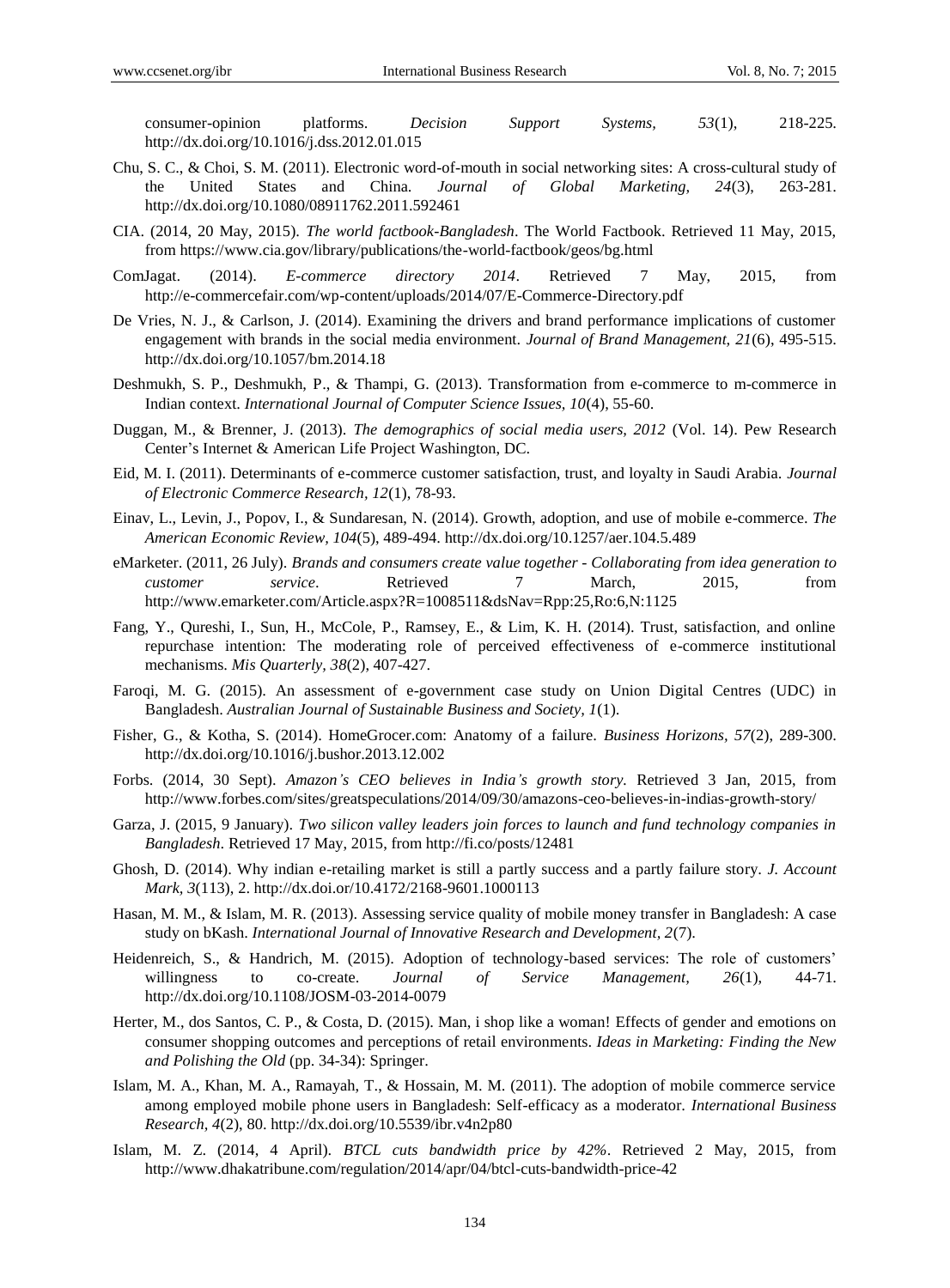- Karnik, M., Oakley, I., Venkatanathan, J., Spiliotopoulos, T., & Nisi, V. (2013). *Uses & gratifications of a facebook media sharing group.* Paper presented at the Proceedings of the 2013 conference on Computer supported cooperative work. http://dx.doi.org/10.1145/2441776.2441868
- Khan, M., Hossain, S., Hasan, M., & Clement, C. K. (2012). Barriers to the Introduction of ICT into Education in Developing Countries: The Example of Bangladesh. *Online Submission, 5*(2), 61-80.
- KPMG. (2012). *Bangladesh beckons: An emerging IT/ITeS outsourcing destination*. Bangladesh: KPMG International. Retrieved from https://www.kpmg.com/.../UNITC%20KPMG%20Whitepaper.pdf
- Kramer, A. D. (2012). *The spread of emotion via Facebook.* Paper presented at the Proceedings of the SIGCHI Conference on Human Factors in Computing Systems. http://dx.doi.org/10.1145/2207676.2207787
- Kshetri, N., & Dholakia, N. (2005). E-commerce patterns in South Asia: A look beyond economics. *Journal of Asia-Pacific Business, 6*(3), 63-79. http://dx.doi.org/10.1300/J098v06n03\_04
- Laan, D. J. V. D. (2015). *Online grocery retailing*. Retrieved 3 May, 2015, from http://retaileconomics.com/online-grocery-retailing/
- Laudon, K. C., & Traver, C. G. (2007). *E-commerce*. Pearson/Addison Wesley.
- Lazarevic, V. (2012). Encouraging brand loyalty in fickle generation Y consumers. *Young Consumers, 13*(1), 45-61. http://dx.doi.org/10.1108/17473611211203939
- Lucini, B. A., & Hatt, T. (2014). *Country overview: Bangladesh*. London: GSMA Intelligence Retrieved from https://gsmaintelligence.com/research/?file=140820-bangladesh.pdf&download
- Lun, Y. V., Shang, K. C., Lai, K. H., & Cheng, T. (2015). Examining the influence of organizational capability in innovative business operations and the mediation of profitability on customer satisfaction: An application in intermodal transport operators in Taiwan. *International Journal of Production Economics*. http://dx.doi.org/10.1016/j.ijpe.2015.02.019
- Mangold, W. G., & Faulds, D. J. (2009). Social media: The new hybrid element of the promotion mix. *Business Horizons, 52*(4), 357-365. http://dx.doi.org/10.1016/j.bushor.2009.03.002
- Mata, F. J., & Quesada, A. (2014). Web 2.0, social networks and E-commerce as marketing tools. *Journal of Theoretical and Applied Electronic Commerce Research, 9*(1), 56-69. http://dx.doi.org/10.4067/S0718-18762014000100006
- McKinsey. (2014). Offline and falling behind: Barriers to Internet adoption.
- Navis, C., Fisher, G., Raffaelli, R., Glynn, M. A., & Watkiss, L. (2012). *The market that wasn't: The non-emergence of the online grocery category.* Paper presented at the Proceedings of the New Frontiers in Management and Organizational Cognition Conference.
- Noble, S. M., Haytko, D. L., & Phillips, J. (2009). What drives college-age generation Y consumers? *Journal of Business Research, 62*(6), 617-628. http://dx.doi.org/10.1016/j.jbusres.2008.01.020
- Nyenrode. (2014). *ICT sector study Bangladesh: Bridging the gap between Dutch and Bangladeshi ICT sectors*. Breukele, Netherlands: Nyenrode Business Universiteit. Retrieved from http://www.basis.org.bd/resource/ICT%20Sector%20Study%20Bangladesh.pdf
- Ordun, G. (2015). Millennial (Gen Y) consumer behavior their shopping preferences and perceptual maps associated with brand loyalty. *Canadian Social Science, 11*(4). http://dx.doi.org/10.3968%2F6697
- Palfrey, J., & Gasser, U. (2013). *Born digital: Understanding the first generation of digital natives*. Basic Books.
- Priyo, M. I., Scheresberg, C. D. B., Ali, J., Abbas, S., Khan, H. U., & Rashid, Z. (2015). *Framework of critical success factors for growth of mobile money platforms in emerging markets.* Paper presented at the Global Conference on Business & Finance Proceedings.
- PwC. (2015). Retail categories: How consumers shop. *Total Retail.* Retrieved 23 April, 2015, from http://www.pwc.com/gx/en/retail-consumer/retail-consumer-publications/global-multi-channel-consumer-s urvey/retail-subsectors.jhtml
- Randall, R., & Bhalla, G. (2014). How to plan and manage a project to co-create value with stakeholders. *Strategy & Leadership, 42*(2), 19-25. http://dx.doi.org/10.1108/SL-01-2014-0006
- Reynolds, L., Bush, E. C., & Geist, R. (2008). The gen Y imperative. *Communication World, 25*(3), 19-22.
- Rideout, V. (2013). *Zero to eight: Children's media use in America 2013*. A Common Sense Media research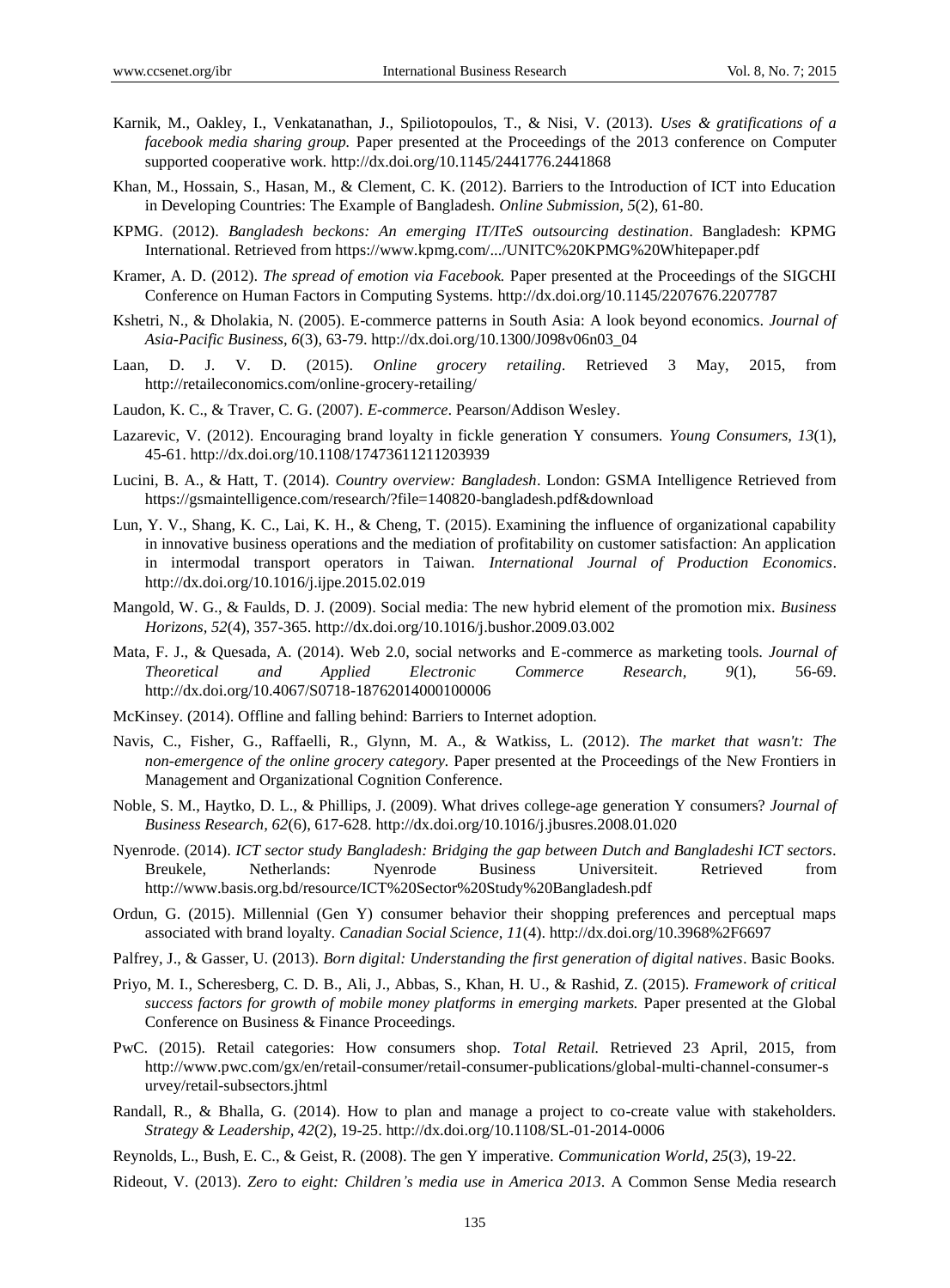study.

- Robenhagen, S., Shahrukh, S. A., & Taufiq, S. (2014). *ICT and e-commerce booming in Bangladesh*. Bangladesh: Embassy of Denmark Retrieved from http://bangladesh.um.dk/en/~/media/Bangladesh/Documents/Teaser%20on%20e-commerce%20final.pdf
- Roberts, D. F., & Foehr, U. G. (2008). Trends in media use. *The Future of Children, 18*(1), 11-37. http://dx.doi.org/10.1353/foc.0.0000
- Ryan, T., & Xenos, S. (2011). Who uses Facebook? An investigation into the relationship between the big five, shyness, narcissism, loneliness, and Facebook usage. *Computers in Human Behavior, 27*(5), 1658-1664. http://dx.doi.org/10.1016/j.chb.2011.02.004
- Selwyn, N. (2012). Making sense of young people, education and digital technology: The role of sociological theory. *Oxford Review of Education, 38*(1), 81-96. http://dx.doi.org/10.1080/03054985.2011.577949
- Sharma, R. K., & Mishra, S. K. (2012). E Commerce in India–The way to shop. *International Journals of Marketing and Technology, 2*(2), 298-313.
- Sisson, R., & Rose, L. E. (1991). *War and secession: Pakistan, India, and the creation of Bangladesh*. Univ of California Press.
- Spiggle, S. (1994). Analysis and interpretation of qualitative data in consumer research. *Journal of Consumer Research*, 491-503. http://dx.doi.org/10.1086/209413
- Wang, Q., Woo, H. L., Quek, C. L., Yang, Y., & Liu, M. (2012). Using the facebook group as a learning management system: An exploratory study. *British Journal of Educational Technology, 43*(3), 428-438. http://dx.doi.org/10.1111/j.1467-8535.2011.01195.x
- Wei, J. (2012). *Great inventions that changed the world*. John Wiley & Sons. http://dx.doi.org/10.1002/9781118342749
- Weisberg, J., Te'eni, D., & Arman, L. (2011). Past purchase and intention to purchase in e-commerce: The mediation of social presence and trust. *Internet Research, 21*(1), 82-96. http://dx.doi.org/10.1108/10662241111104893
- WHOis.net. (2015). *Who is lookup—Domain names search, registration and availability*. Retrieved 1 May, 2015, from https://www.whois.net/
- Witell, L., Kristensson, P., Gustafsson, A., & Löfgren, M. (2011). Idea generation: Customer co-creation versus traditional market research techniques. *Journal of Service Management, 22*(2), 140-159. http://dx.doi.org/10.1108/09564231111124190
- WorldBank. (2014). *Implementation Status & Results - Bangladesh: Leveraging ICT Growth, Employment and Governance Project (P122201)*. (ISR16728). The World Bank Retrieved from http://www.worldbank.org/projects/P122201/leveraging-ict-governance-growth-employment-project?lang= en
- Zhang, B., Carpenter, J. M., & Brosdahl, D. J. (2011). Shopping orientations and retail format choice among generation Y apparel shoppers. *Journal of Textile and Apparel, Technology and Management, 7*(1).

#### **Notes**

Note 1.

http://bangladoot.se/IT%20Delegation%20Visit%20to%20Bd/Bangladesh%20IT%20Industry%20Overview\_3.2. 2014.pdf

- Note 2. http://www.dhakatribune.com/business/2015/jan/12/bsccl-cut-wholesale-bandwidth-price-33
- Note 3. http://www.dhakatribune.com/regulation/2014/apr/04/btcl-cuts-bandwidth-price-42
- Note 4. http://www.bd.airtel.com/package.php
- Note 5. http://www.grameenphone.com/business/enterprise-solutions/mobile-office/3g-packages
- Note 6. http://www.teletalk.com.bd/cpoint/3G/3g\_data\_plan.php
- Note 7. https://www.robi.com.bd/en/internet-packages
- Note 8. http://www.banglalink.com.bd/en/services/banglalink-internet/packages/